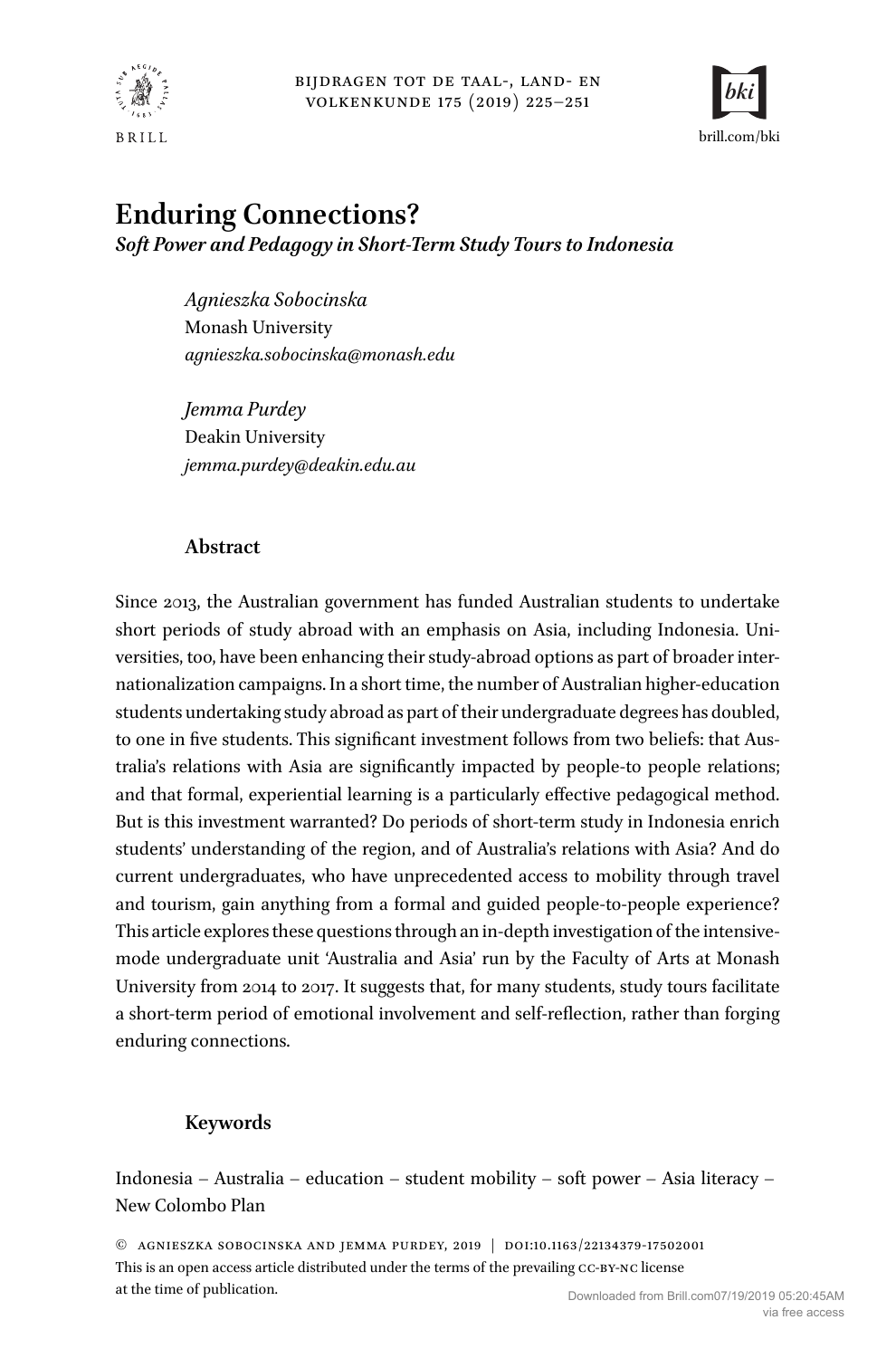…

Knowledge emerges only through invention and re-invention, through the restless, impatient, continuing, hopeful inquiry human beings pursue in the world, with the world, and with each other.

Freire 1972:58

∵

Over the past decade, Australia's determination to improve its 'Asia literacy' has seen a variety of programmes designed to connect young people with their region, implemented through schools and universities. Levels of knowledge about Indonesia and its language have long been a point of concern, considering the close geographical and growing economic ties between the neighbouring nations (Coppel 2019; Hill et al 2012). As part of these efforts, in the period 2014–2018, increased interest and investment has seen a surge in the number of Australian undergraduate study tours to Indonesia. In this article, we unpick the multiple and sometimes contradictory motivations of governments, universities, and academics, who variously regard study tours as a form of soft diplomacy, a way to increase student employability, and an effective pedagogical tool. Examining the drivers and rationale for investment, we suggest there is a slippage between these motivations that can effectively blur their purpose. We also present students' experiences and responses to study tours to Indonesia, suggesting that, although they have the potential to build Australians' knowledge of the 'Other', their primary contribution is in provoking affective and emotional engagement, and inducing personal and national selfreflection. While this is an important outcome that sets the study tour apart from many other educational experiences, we point to the limits of genuine engagement possible during a short-term study tour experience.

Study-abroad programmes have been offered at Australian universities and schools since the 1960s. However, until very recently, they have not been taken up with the same enthusiasm as in Europe, where studying abroad has long been an integral part of a tertiary degree. In Europe, between 1987 and 2003, the ERASMUS programme supported 3 million students to study in another country. Until recently, rates in Australia have been similar to the US, where roughly one in ten undergraduates participates in a study-abroad programme (Hepple 2018). By 2024, globally approximately 3.85 million tertiary students will study abroad for part of their study (Jackson and Oguro 2018; Shields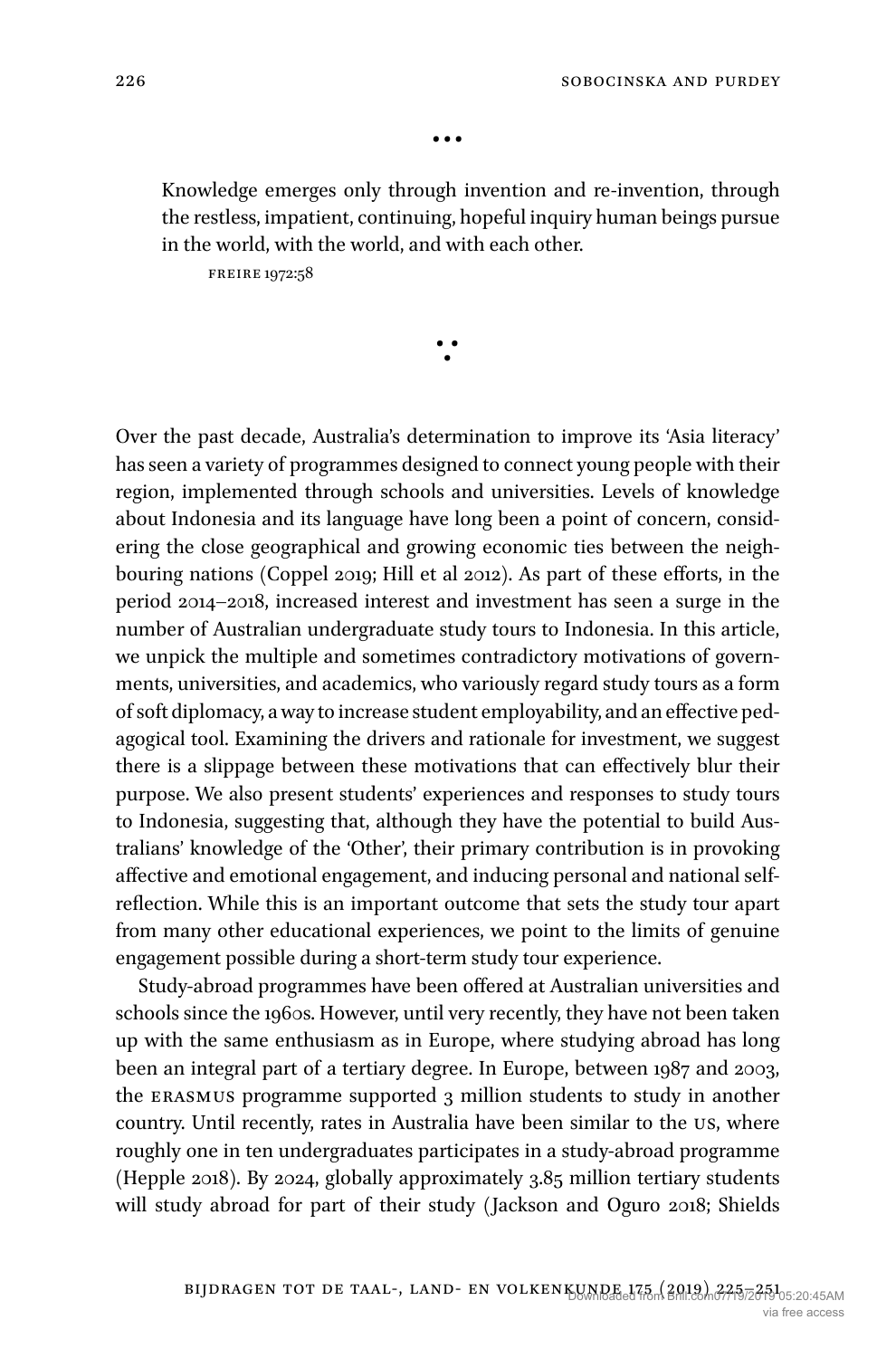2013). As the higher-education sector internationalizes and commercializes, Australian undergraduates are being offered—and are taking up—this option in significant numbers. In the short period from 2013 to 2016 there has been an exponential growth in students studying abroad for credit. In 2016, a record 20% of students of the graduating cohort of the represented universities joined a study tour as part of their degrees; an exponential growth of 50% since 2013. The vast majority of these—over 75%—took part in short-term tours of less than a semester, with most trips around two weeks in duration (DET 2018). Whilst impressive, these numbers alone cannot shed light on the efficacy of these programmes for developing intercultural capacity in students, or, indeed, increasing their Asia literacy. What are the various forces that have come together to provide opportunities for Australian students to study abroad in unprecedented numbers? How might we assess the impact of this experience on students' learning and overall university experience?

Whilst the field of study focused on the internationalization of higher education globally is maturing (Holliday 2018), insights from within the Australian context are less developed. This article is based on a close assessment of Australian government's AsiaBound programme and the New Colombo Plan (NCP), as well as universities' mobility policies and relevant literature on learning and teaching. It finds that the institutions and contexts enabling study tours to Indonesia—governmental, institutional, and pedagogical—approach them with different motivations and goals. Although each of these levels have an interest in measuring effectiveness, they measure it in very different ways, which reflect their varying definitions of success. Multiple reports from the Department of Foreign Affairs and Trade (DFAT), compiled by private-sector consultants, are primarily based on opt-in surveys of students and interviews with university NCP contact officers and DFAT staff. This mechanism overlooks the experiences of academics coordinating and running the programmes, and of students who may have been less engaged in the experience—typically ones who may not want to fill in an evaluation questionnaire. Universities' declarations of successful student mobility tend to be based on numbers, with 'scaling up' programmes and increasing mobility opportunities considered an end in themselves. Yet, pedagogical studies tend to be more critical of short-term study tours, focusing on the desirability of long-term, immersive language-learning rather than one-off visits to build long-lasting knowledge and understanding of cultural Others (Jackson and Oguro 2018).

This article brings these overlapping, and sometimes competing, points of view together, focusing on a specific AsiaBound and NCP-funded study tour to provide a qualitative assessment of the governmental, institutional, and pedagogical contexts that framed its development, as well as tracing the experi-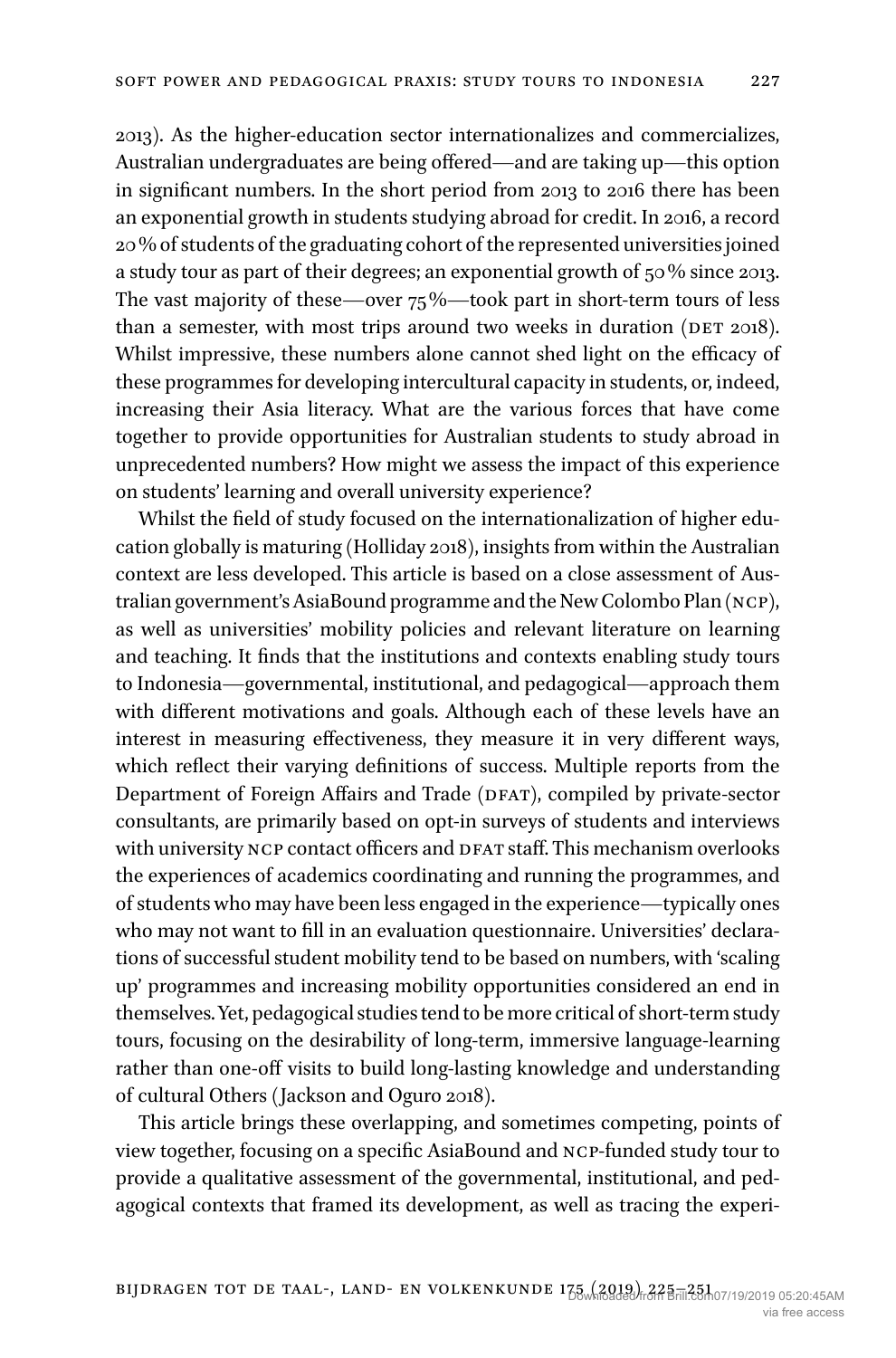ences of academics and students in the field. It is based on a critical evaluation of teachers' and students' experiences of one particular study tour to Indonesia, run by a university in Melbourne. Monash University's 'Australia and Asia' ran five times over the period 2014–2017, with a total of 114 students, which we coordinated. We present a rare qualitative study to closely evaluate the study tour's curriculum and itinerary, probe students' reflections on their learning and cross-cultural experiences (submitted as assessable tasks at the conclusion of the unit), and reflect on students' subsequent study, career, and travel tra- $\chi$  jectories. The rapid expansion<sup>1</sup> of short-term mobility programmes enabling Australian students to study in Asia has not yet been supported by empirical analysis of its efficacy as a form of soft diplomacy or as a mode of learning and teaching. As intercultural-education scholar Adrian Holliday argues, 'we need to struggle against these technicalised models to find qualitative understandings that might be harder to categorise or to attach to measurable notions of success, but which go deeper into what is going on between the lines of the lived experiences of the intercultural', including 'rich data that represent student experience' (Holliday 2018:209). By turning the lens on a particular study tour programme, and evaluating the experience at institutional, academic, and student levels, this article seeks to build a deeper understanding of the effectiveness and impact of study tours to Indonesia.

# **1 People-to-People Contact in Australia-Asia Relations**

The impact of people-to-people contact has long been a particular feature in discussions of Australian–Asian relations, particularly with reference to Australia's relationship with its closest neighbour, Indonesia. Historically, Australia's relations with Asia have been characterized by ambivalence: the appeal of Asia's markets has been counterweighted by anxiety about potential invasions of people and culture (Walker 1999; Walker & Sobocinska 2012). Australia's relations with Indonesia have been marked by persistent anxiety, rooted

<sup>1</sup> Indicative of this accelerated growth in student mobility numbers to Indonesia are data from the Australian Consortium for 'In-Country' Indonesian Studies (ACICIS), which has been operating since 1997. During the period 2010–2017, overall student numbers have increased by an average of 13%, but on the back of NCP-funded, short-term mobility programme grants 2017 saw a 39% increase overall (ACICIS 2018). As a participating consortium ACICIS secured A\$3.4 million in NCP Mobility Program funding under the 2016 and 2018 funding rounds. Indonesia is the most popular destination for the NCP Mobility Program. See the embassy's media release 'Indonesia still number one for Australian students'. [http://indonesia.embassy](http://indonesia.embassy.gov.au/jakt/MR18_031.html) [.gov.au/jakt/MR18\\_031.html](http://indonesia.embassy.gov.au/jakt/MR18_031.html) (accessed 16-7-2018).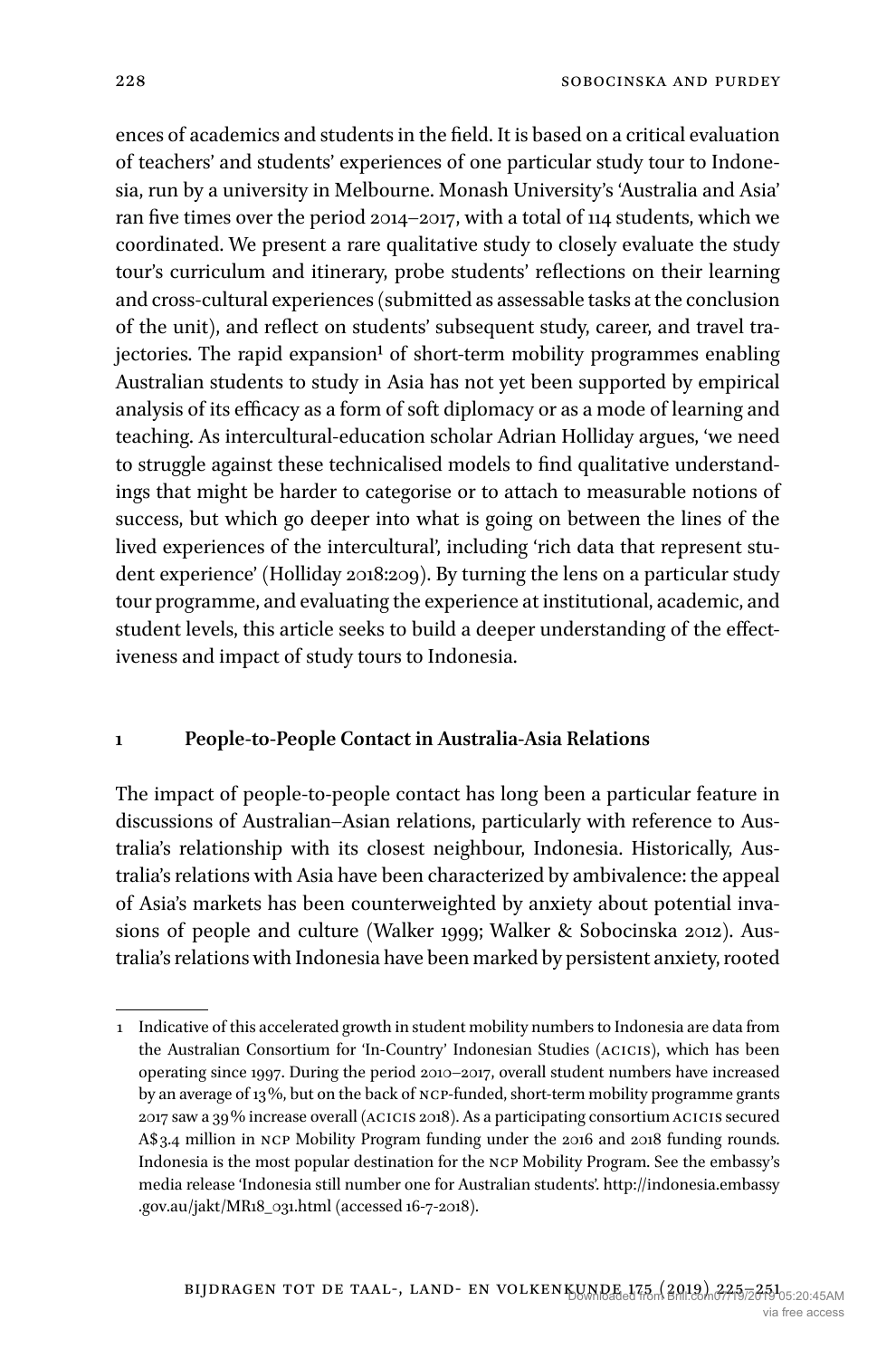in ignorance and suspicion (Sobocinska 2017). As Philpott (2001) argues, this anxiety is embedded in Australian identity: the insistence on Australia's difference from Asia has historically been a core element of Australian nationhood. From the Indonesian perspective, the historical White Australia policy, and ongoing political, military, and cultural ties to the United States, have sometimes led to doubts about Australia's place in the region (Hardjono 1994).

A historically ambivalent relationship at government level, often pursued with a deep awareness of cultural, racial, political, and economic difference, has imbued people-to-people contacts between Australia and Indonesia with particular significance (Hill 2012; Sobocinska 2014; Missbach and Purdey 2015). It could be argued that, in recent years, recognition of the importance of people-to-people relations as an aspect of this particular bilateral relationship, and more generally, has had an impact on government policy. Since the concept of soft power was first coined by political scientist Joseph Nye in the 1990s it has become increasingly important as a feature of the public-diplomacy initiatives engaged in by successive Australian governments. The 2012 white paper *Australia in the Asian century* (DPMC 2012) emphasized the complexity and potential of people-to-people engagement, which was then followed up by the Department of Foreign Affairs and Trade's *Public diplomacy strategy* (DFAT 2014) offering a blueprint for how a range of soft-power tools, including cultural and student exchange, would be used for Australia's national interest (Missbach and Purdey 2015:2–3). A 2015 report by a range of eminent Australian academic councils added to this discussion and argued specifically for what it called 'smart engagement' with Asia that works 'towards nurturing wideranging, longterm, deep and mutually beneficial relations, based on the principle of reciprocity' (Ang et al. 2015:8).

Some of this 'smart engagement' was focused on the tertiary-education sector. In 2012, the Gillard Labor government announced a suite of AsiaBound grants and scholarships designed to send more Australian students to Asia. Then tertiary education minister Chris Evans noted that Australians 'will need to be increasingly Asia-literate and these are skills best learnt by experiencing Asia first-hand'.2 The AsiaBound model was incorporated into the New Colombo Plan (NCP) under subsequent Liberal governments and first offered in its pilot phase in 2014. By 2017, the NCP was touted as a 'signature initiative' of the Australian government, which by the end of 2018 will have had funded some 31,000 undergraduate students travelling to 40 countries in the Indo-Pacific region, with 10,000 more to be added each year (DFAT 2017b,

<sup>2</sup> Mark Kenny, 'Uni students paid to go to Asia under new federal government programme', *Daily Telegraph*, 31-10-2012.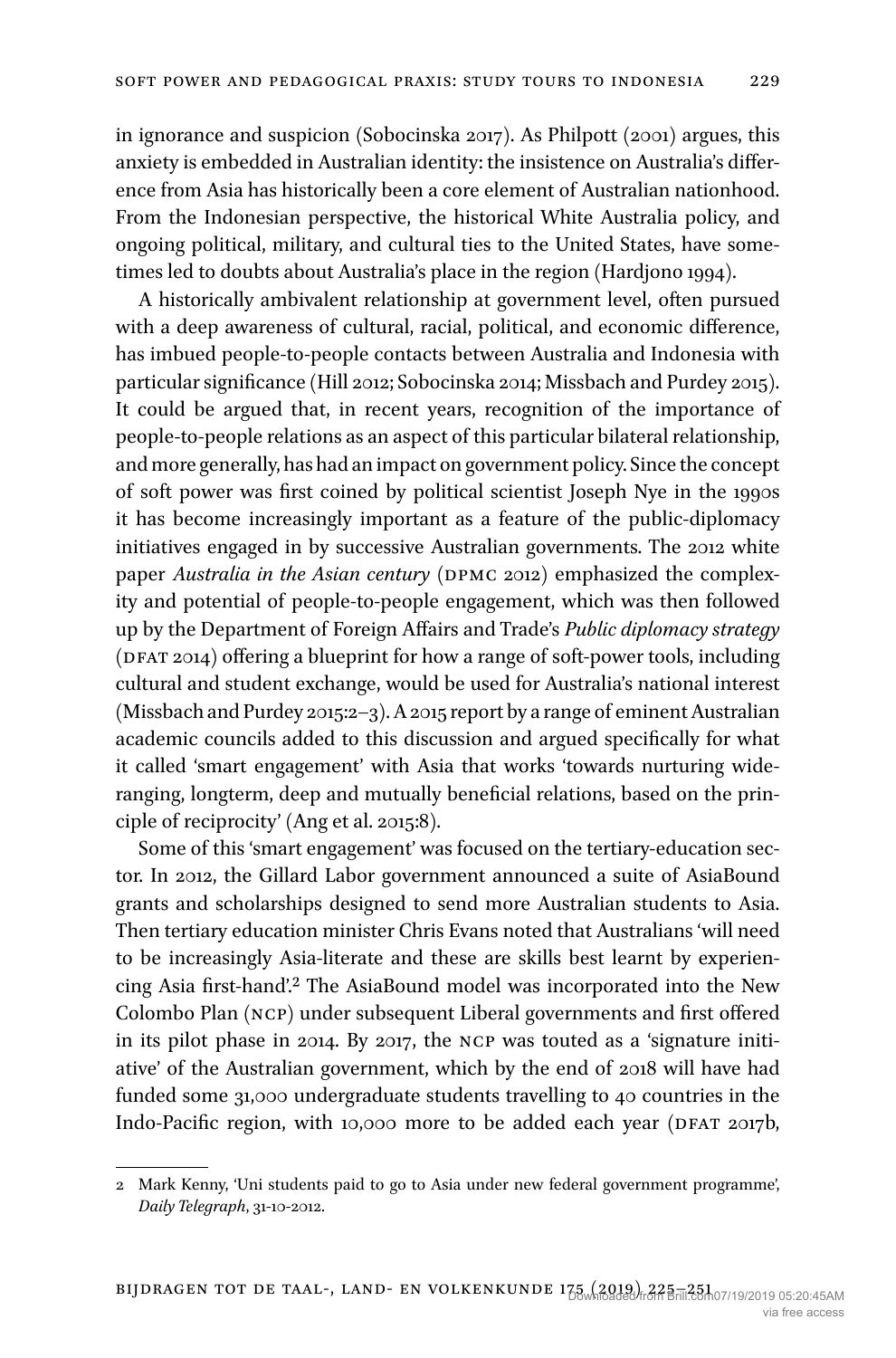2018a).3 The NCP provides mobility grants for study tours of two weeks to one semester in duration, which are organized and run by the universities; it also awards NCP scholarships to individual students for study and internships at a host institution for a period of  $3$  to 19 months. For 2019, 11,817 students received mobility grants (of which approximately 7% were for semester-long programmes) and up to 120 scholarships were available (DFAT 2018b).

These developments resulted from diplomatic, rather than educational, goals: the New Colombo Plan is a 'signature' policy of the Department of Foreign Affairs and Trade, and not the Department of Education. Research into Australian government scholarship programmes for foreign students to study in Australia has shown that the anticipation of public-diplomacy outcomes from these programmes was always present.<sup>4</sup> Academic analyses of the NCP have emphasized such goals (Laifer and Kitchen 2017; Byrne 2016; Lowe 2015). As Laifer and Kitchen (2017:815) note, 'the design of Australia's international education policy was driven by soft power considerations'. Observers have been quick to praise the NCP's effectiveness, based on its promise as a soft-power programme. Byrne (2016:114) suggests that 'viewed through the lens of public diplomacy, the New Colombo Plan provides a worthy case study, leveraging student mobility to enhance Australia's attractiveness and legitimacy and, ultimately, influence within the region'.

For the Australian government, the benefit of the NCP is twofold: projecting a positive image of Australia as an exercise in soft power, and also boosting Australia's Asia literacy and capacity to engage with regional cultures and economies (Ang et al. 2015). As minister for foreign affairs Julie Bishop noted in 2014, 'our country will benefit enormously from having young ambassadors from Australia who have an understanding of and insight into the region that only comes from living and studying and working there' (DFAT 2017a). Gribble and Tran (2016:24) demonstrate that this initiative is in keeping with global trends: 'In the face of increasing economic and social interdependence, fostering graduates with both the capacity and desire to engage internationally and with other cultures is now an imperative for most nations.' As study-abroad scholars Jackson and Oguro argue further, this is based on the assumption that international educational experiences are 'transformative' and encourage

<sup>3</sup> In 2019, the New Colombo Plan will support 11,817 students from 40 universities across Australia to take part in 792 mobility projects in 36 host locations in the Indo-Pacific region.

<sup>4</sup> Oakman 2004; Lowe and Oakman 2004; Purdey 2014, 2015; see also David Lowe, 'New Colombo Plan can change how we see Asia—if done right', *The Conversation*, 25-6-2014. [https://](https://theconversation.com/new-colombo-plan-can-change-how-we-see-asia-if-done-right-28301) theconversation.com/new‐colombo‐plan‐can‐change‐how‐we‐see‐asia‐if‐done‐right‐28301 (accessed 12-7-2018).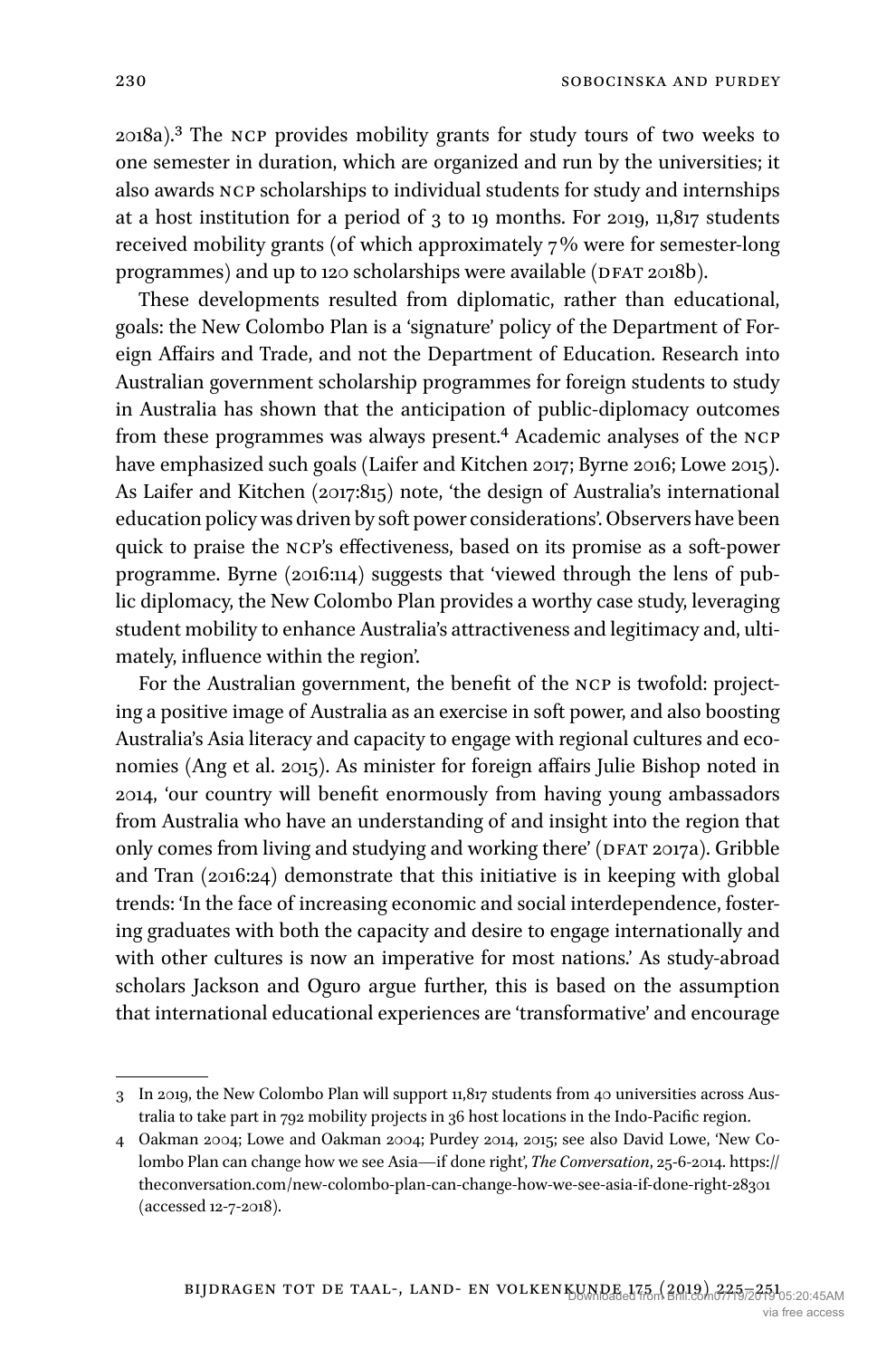global-mindedness, even though the evidence remains to be fully gathered. Rather, so far what the research in this field has uncovered raises 'troubling questions about what students actually gain from their stay abroad when there is no pedagogical intervention' (Jackson and Oguro 2018:2).

# **2 Universities and the Push for Mobility**

In the past decade, Australian universities have increasingly sought to boost student uptake of international exchange, study abroad, and study tours and, as the DET data show, with great success (Salter and Halbert 2017; Hepple 2018; DET 2018). This push, and the resulting steep increase in participation, is at least partly a direct outcome of the NCP. In 2016, almost 17,250 university students travelled to countries identified as priority destinations under the New Colombo Plan (DET 2018). Beyond the selection of destinations, an effectiveness study commissioned by DFAT found that the NCP introduced outbound mobility into the university sector's strategic planning framework, so that 'mobility is now reflected in a range of performance metrics/indicators that did not exist prior to NCP' (Acil Allen Consulting 2017:ii).

Although the NCP may have played a role in increasing universities' enthusiasm for outbound student mobility, the push to increase international study programmes is in keeping with broader efforts at internationalization and global engagement. This push is at least partly an attempt to boost university rankings in international metrics and thus attract international student enrolment.5 As one policy maker in international education noted, 'student and academic mobility [has] become a strategic conversation between Vice Chancellors, a new currency in terms of how well they are performing' (Rebecca Hall, cited in Laifer and Kitchen 2017:832). The NCP mobility programmes have been developed alongside the first Australian National Strategy for International Education 2025 (hereafter 'the Strategy'), launched in April 2016 (Australian government 2016). The Strategy is concerned with 'ensur(ing) Australia remains a leader in the provision of education services to overseas students' and the growth and development of this export sector into the future. Under

<sup>5</sup> Education is Australia's third-largest export earner after coal and iron ore. In 2017 it was worth A\$30bn to the economy, an increase of 17.3% on the previous year. 'Wild swings in key export data', *The Australian*, 23-5-2018; see [https://www.theaustralian.com.au/higher](https://www.theaustralian.com.au/higher-education/wild-swings-in-key-export-data/news-story/e1157c6ccc0502263e0946a73f8bff89) [‑education/wild‑swings‑in‑key‑export‑data/news‑story/e1157c6ccc0502263e0946a73f8bff89](https://www.theaustralian.com.au/higher-education/wild-swings-in-key-export-data/news-story/e1157c6ccc0502263e0946a73f8bff89). Growth in student numbers is projected at 3.8% per annum to 2025 (Australian government, 'National Strategy', 2016).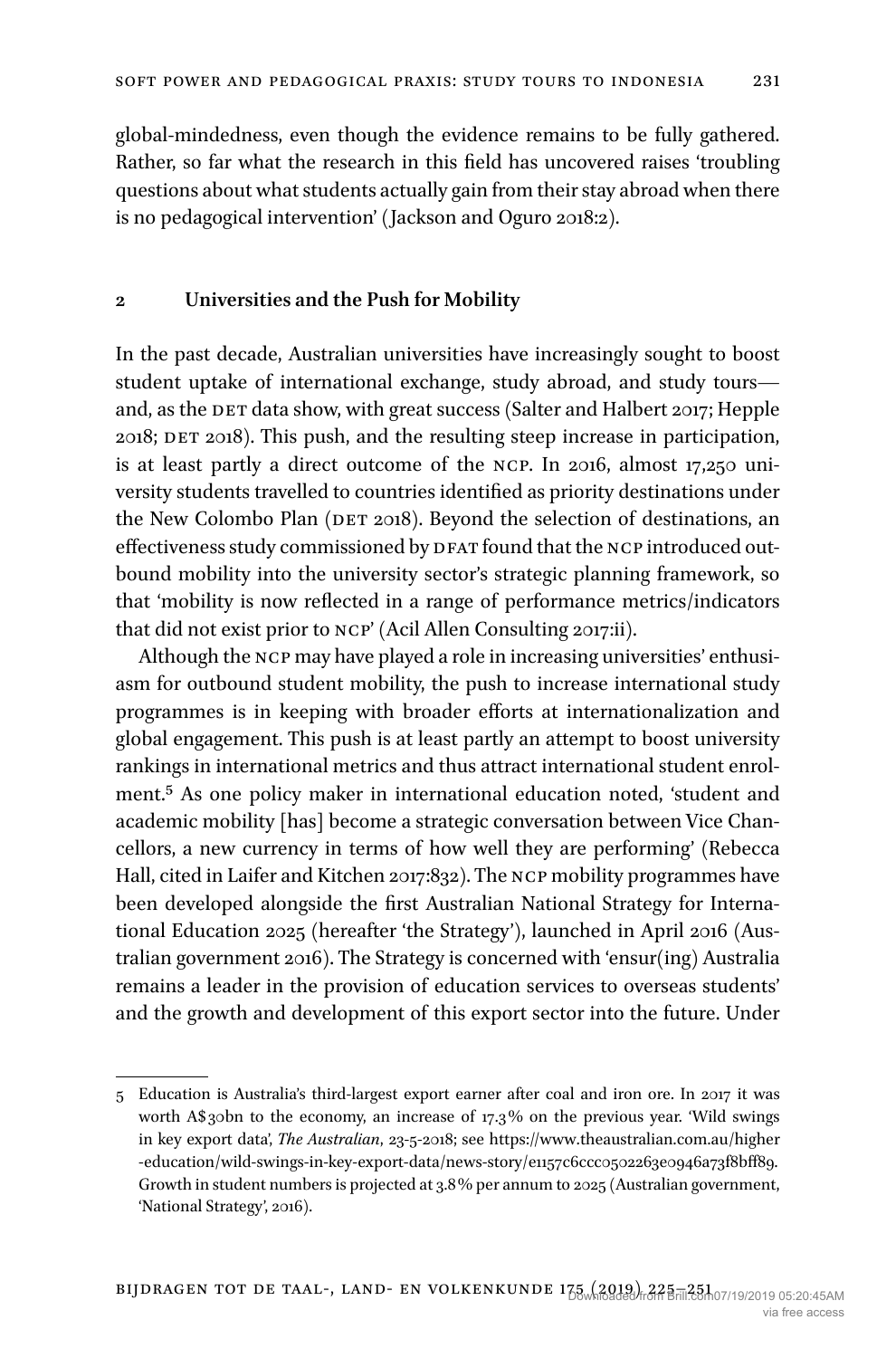its Pillar 2 'Making transformative partnerships', Goal 6 is 'Enhancing mobility; maximize student, academic and researcher mobility', specifically identifying the NCP and other scholarships and mobility grants 'to develop transformational relationships in our region and a more regionally engaged Australian workforce' (Australian government 2016).

This intersection of outbound student mobility, university rankings tables, and the international student market—worth over A\$30 billion to the Australian economy—is apparent in the policy and public-relations documents of several major Australian universities. Monash University made 'local and global engagement' part of its Focus Monash strategic plan for 2015–2020. The strategic plan notes that 'excellence is enhanced through the truly international reach of Monash, its students, staff, campuses and partners, including its particular focus in the Asia–Pacific'. It sets 'international education' as a university priority, pledging that 'we will work with our institutional partners and others to encourage greater student mobility, physical and virtual, and increase interaction between students from different countries' (Monash University 2015:17). Further, in 2018, the Faculty of Arts at Monash University announced a 'Global Immersion Guarantee' (GIG), funding every student in the Bachelor of Arts and Bachelor of Global Studies degrees to take a short-term overseas study tour during their first year. Indonesia was selected as one of the four pilot destinations, alongside Malaysia and Italy (where Monash has already established campuses) and India (in partnership with the TATA Institute of Social Sciences) (Monash University 2018a). The GIG programme was awarded A\$2.2 million in NCP mobility grants for its study tours to India (2019–2022) and Indonesia (2019/20) (DFAT 2018b).

Although it is particularly ambitious, Monash University is by no means alone in its pursuit of internationalization. The intersection of the interests of the Australian university in terms of its international profile with mobility programmes is evident across the elite Group of Eight universities. To cite just one more example, the University of Queensland situates the mobility of its undergraduate students in the region as part of its wider objectives, as '[g]lobal connectivity is at the heart of UQ's vision to create knowledge leadership for a better world'. The University of Queensland situates undergraduate mobility, and specifically NCP-funded programmes, as being central to this project of 'knowledge leadership', 'particularly with our neighbours in the Indo-Pacific'.6

<sup>6</sup> 'New Colombo Plan scholars embark on global pathways', *UQ News*, 29-11-2017. [https://www](https://www.uq.edu.au/news/article/2017/11/new-colombo-plan-scholars-embark-global-pathways) [.uq.edu.au/news/article/2017/11/new‑colombo‑plan‑scholars‑embark‑global‑pathways](https://www.uq.edu.au/news/article/2017/11/new-colombo-plan-scholars-embark-global-pathways) (accessed 18-7-2018).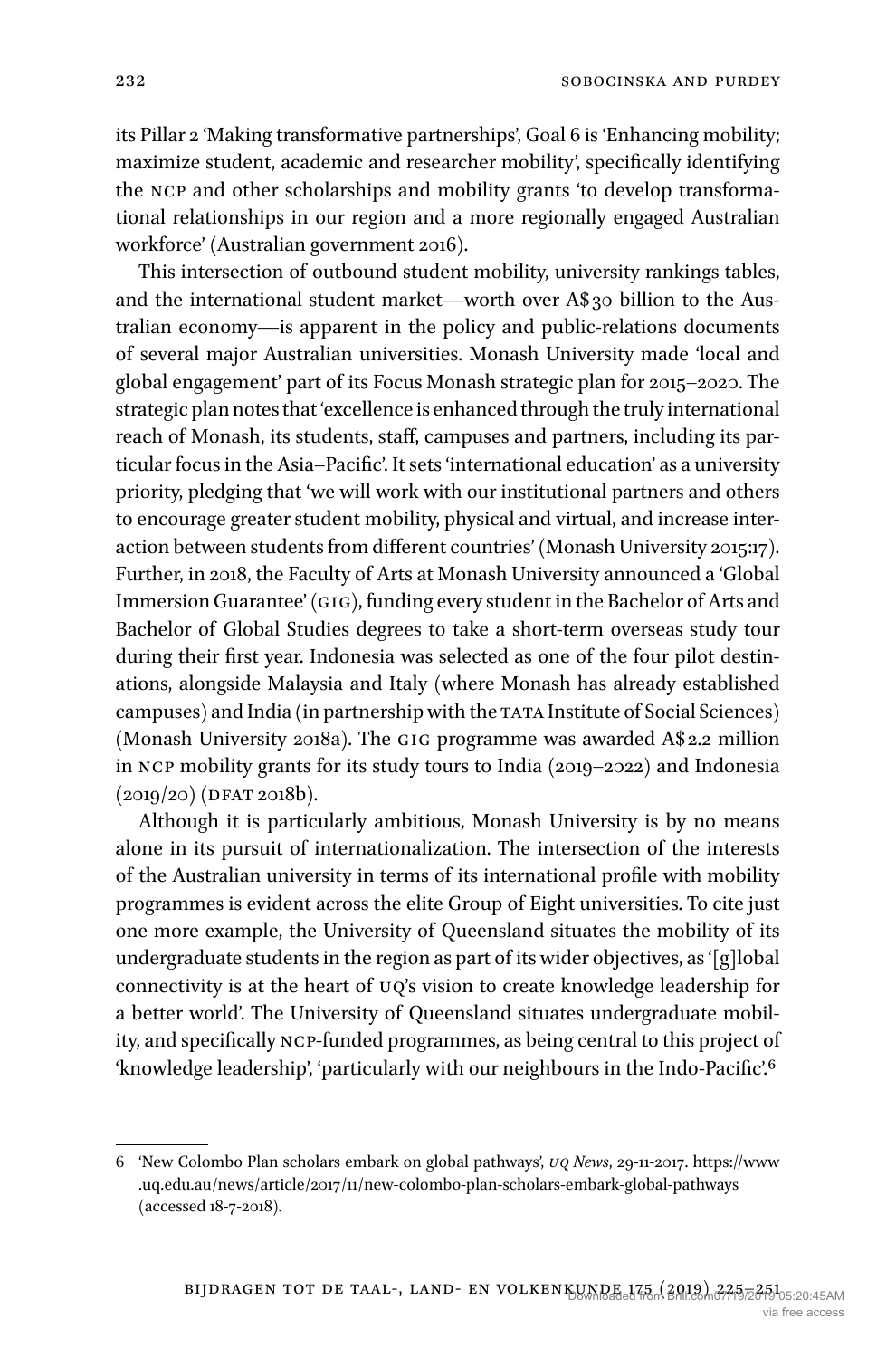A final motivation for universities in pursuing student mobility is the belief that graduates with international experience are more attractive to employers (which in turn boosts universities' rankings on this measure). DFAT's NCP material notes that 'one of the core aims of the New Colombo Plan is to ensure Australia's undergraduates have the skills and work-based experiences to contribute to our domestic and the regional economy' (DFAT 2017a). Universities often phrase this in the language of employability. Monash University, for example, claims that its NCP programmes 'increase the number of work-ready Australian graduates' (Monash University 2018b).

#### **3 Experiential Learning and Study Tours in Theory and Praxis**

While outbound student mobility has been embraced for its soft-power benefits and as a boost to university rankings, the literature on learning and teaching holds that it is also an effective pedagogical tool. This is in keeping with pedagogical theory on experiential learning (Hutchings, Jackson and McEllister 2002; Deloach et al. 2003; Paige et al. 2009). Learning-and-teaching literature shows that study abroad, including for short-term study tours, can be a successful means to develop students' intercultural skills (Paige et al. 2009; Black and Duhon 2006;Welsh 2015). The 2012 Office for Learning and Teaching report *Bringing the learning home* found that student mobility and study abroad contributed to graduate attributes including cross-cultural competence and globally oriented citizenship, and recommended that study-abroad programmes 'should be promoted' (Gothard, Gray and Downey 2012:8).

In the discourse on global mobility programmes in higher-education settings there is often a tension between an interpretation of these programmes as experiences through which students can 'differentiate their skill set in globally competitive knowledge economies', and 'more philanthropic discourses that seek to encourage students to seek out mobility experiences to develop empathy and ethical responses to global challenges' (Salter and Halbert 2017: 694). The benefits of student mobility for constructing global citizens who are 'interculturally aware, active members of both local and global societies' (Salter and Halbert 2017) are often simply stated and rarely in dispute (Jackson and Oguro 2018).

However, the concern, as expressed by Salter and Halbert and in this article, is with regards to the 'exclusive focus on mobility' for 'developing students' global perspectives' and the relatively untested efficacy of the short-term mobility programmes, which make up the majority of experiences for Australian students. By 2018, one in five Australian students had had a study abroad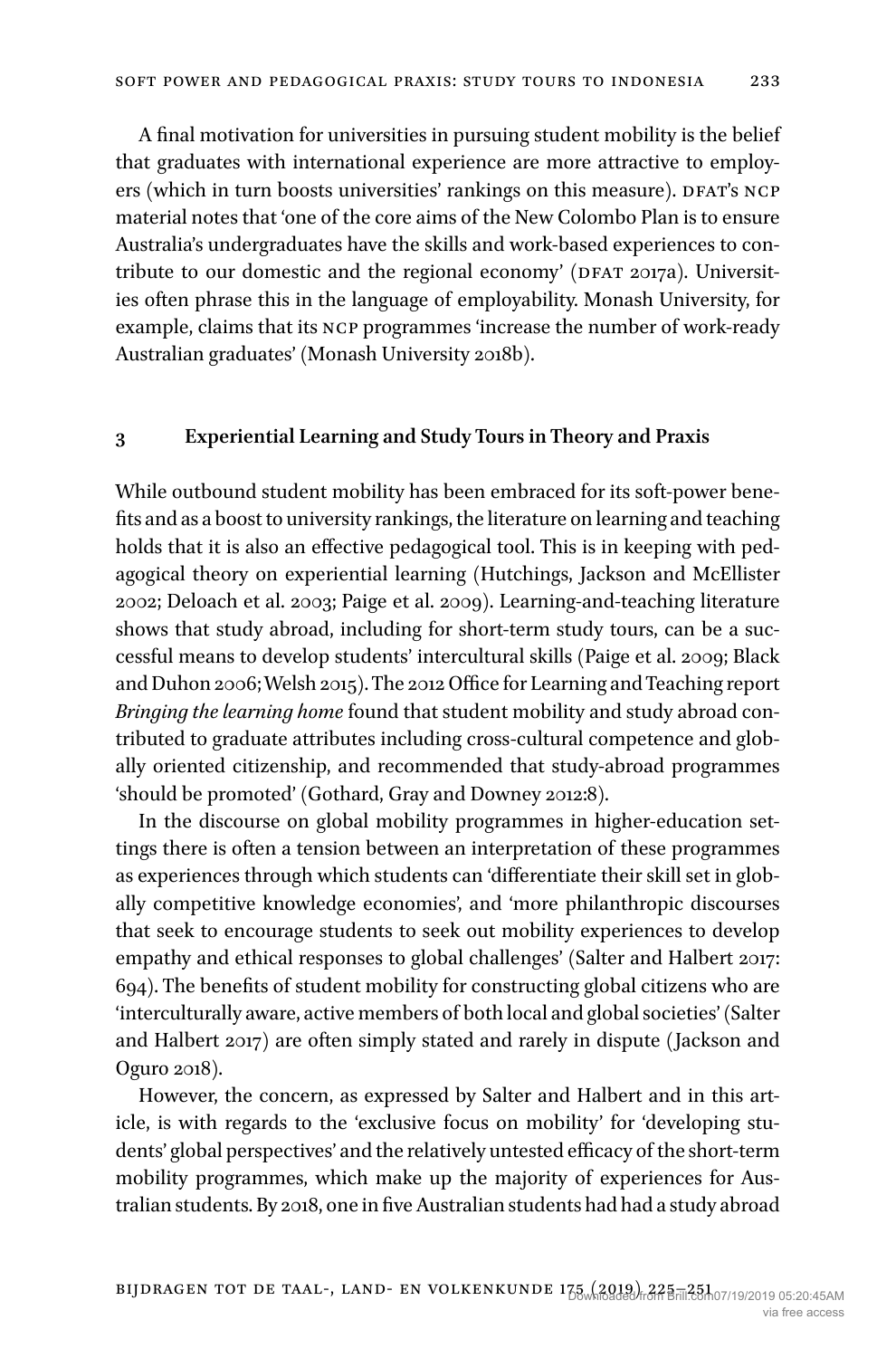experience during their undergraduate degree. This number increased six-fold in the period 2005–2015, and with the forward budget for the NCP (2018–2021) at over A\$50 million a year, this trajectory will continue (Tran and Phuong Vu 2018a; 2018b). Studies also show that there is a striking and growing preference among students internationally for short-term over semester-long programmes (DET 2018; Gribble and Tran 2016:24).

The desirability of Australian study in Asia has been particularly emphasized. The Asia Education Foundation has identified Australians' lack of Asia literacy as a widespread concern (Asia Education Foundation 2012). AEF also identified increased rates of student mobility to Asia as a core priority if Australia was to build an Asia-capable workforce (2012:5). However, the rate of uptake was slow, with evidence that students are unwilling to study Asiaspecific units or to study abroad in Asia (Australia Education International 2013). Research suggests that this is because students consider Asia literacy as a long-term, high-investment path, requiring an Asian language as well as specialized knowledge of Asian history, politics, and culture.<sup>7</sup> It also suggests that students do not see a period of study in an Asian university as prestigious or advantageous to their careers.<sup>8</sup> The introduction of short-term study tours beginning in the 2000s, partly funded by DFAT, presented an opportunity to attract new students to the study of Asia through removing some of the financial and institutional barriers (Salter and Halbert 2017).

In practice, studies have found that the in-country study of Indonesia has been particularly effective for language learners, but also for enhanced cultural competency. Comparing in-country students with those who undertook their language study purely in Australia, Welsh (2015:152) discovered that those who had undertaken formal study of Indonesia and Indonesian only in Australia 'tended to focus on differences between self and other, in a dialectic manner, conceptualizing self and other as binary opposites'. The in-country experience, on the other hand, allowed them to understand 'Indonesia' through social interactions and 'tended to focus on Indonesian people to extrapolate what Indonesian culture is like' (Welsh 2015:167).

Welsh's research and others like it are largely based on analyses of longerterm, immersive experiences, rather than the short-term study tours that form the bulk of NCP-funded programmes. Welsh's empirical research is related to longer-term, in-country language study of a semester or more, and, as such, he expresses concerns about the short-term study tour model. He warns that

<sup>7</sup> Percival Wood 2012; see also Relye, Cocchiara, and Studdard 2008; Sanchez, Fornerino, and Zhang 2006.

<sup>8</sup> Michael Wesley, 'Australian education in the Asian century', *The Australian*, 26-10-2011.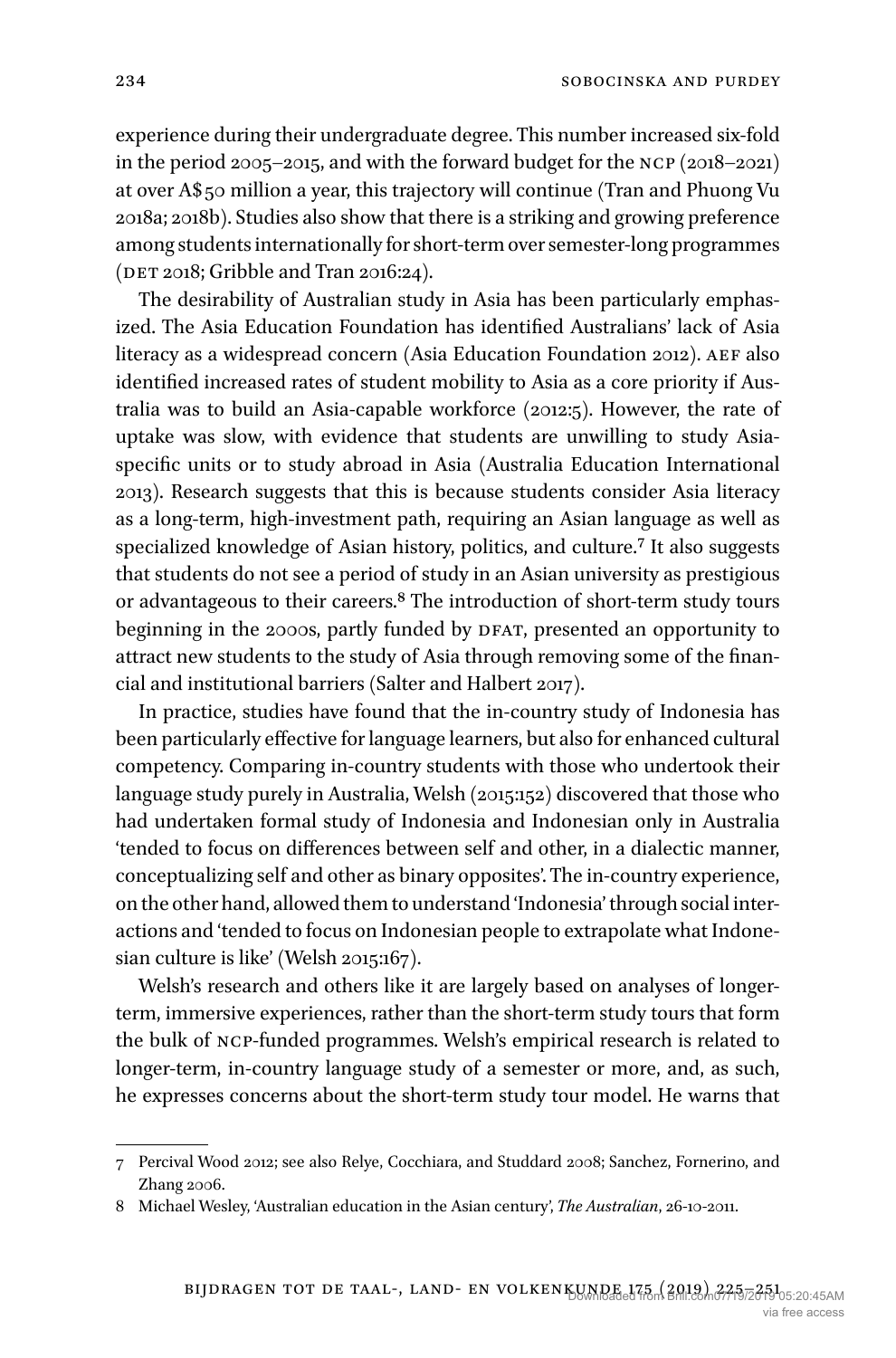it 'risks placing students more as tourists and as consumers of the other culture, rather than as co-participants in shaping cultural understanding […] [it] is likely to provide very limited opportunity for in-depth social relations' (Welsh 2015:168). This is exacerbated when the students have no proficiency in the local language.

Long-time observers of Australia's relationship with Asia are also cautious in their assessments of short-term study tours. In its *Smart engagement* report, the Australian Council of Learned Academies was particularly pointed in its assessments of such programmes: 'Embracing long-term relationship building will be more effective than short-term, one-off programmes to foster sustained regional connectivity' (Ang et al. 2015:11). Indonesianist Howard Dick is among those who, like David Walker (1999), posit that the impediments to engaging with and knowing Asia indeed lie first and foremost with ourselves: 'We still struggle to confront the awkward facts that we were both colonized and colonizer […] and there is the defensive, huddling instinct of the island nation' (Dick 2015:42). One does not preclude the other. However, as Welsh's study shows, it is in sustained intercultural interaction that the potential for transformative individual experience is found; bringing the student 'enhanced self-reflexivity and a more critical view of their own background culture' (Welsh 2015:152).

Notably, when it comes to the short-term mobility programmes sponsored by the NCP, neither the broader pedagogical effectiveness nor the more nuanced sentiments regarding Australians' self-awareness in relation to Asia have yet been evaluated. The NCP's effectiveness has been measured by DFATcontracted independent consultant Acil Allen over several years, but the views of academics coordinating, teaching, and supervising mobility programmes are notably absent from their reports. Instead of academics, Acil Allen consulted and interviewed NCP contact officers in universities, who are typically administrative/professional staff without any involvement in the programmes' pedagogical goals or outcomes. Students' views were also captured only through a self-selecting survey, which by its very nature threatens to skew responses towards the most engaged students, and by a single focus group of 20 students. The report found that students claimed to have 'improved their knowledge of their host location' and become 'more "Asia-capable"', and that they 'valued' off-campus activities such as field visits and cultural events more highly than on-campus pedagogy. However, whether this reflected student enjoyment rather than pedagogical enrichment was never probed; nor was their claim to improved knowledge substantiated. In effect, the New Colombo Plan has been praised as effective by scholars assessing its soft-power objectives, and by evaluations of administrators and students. The questions of what students actually learn during their study tours, and whether their experiences represent more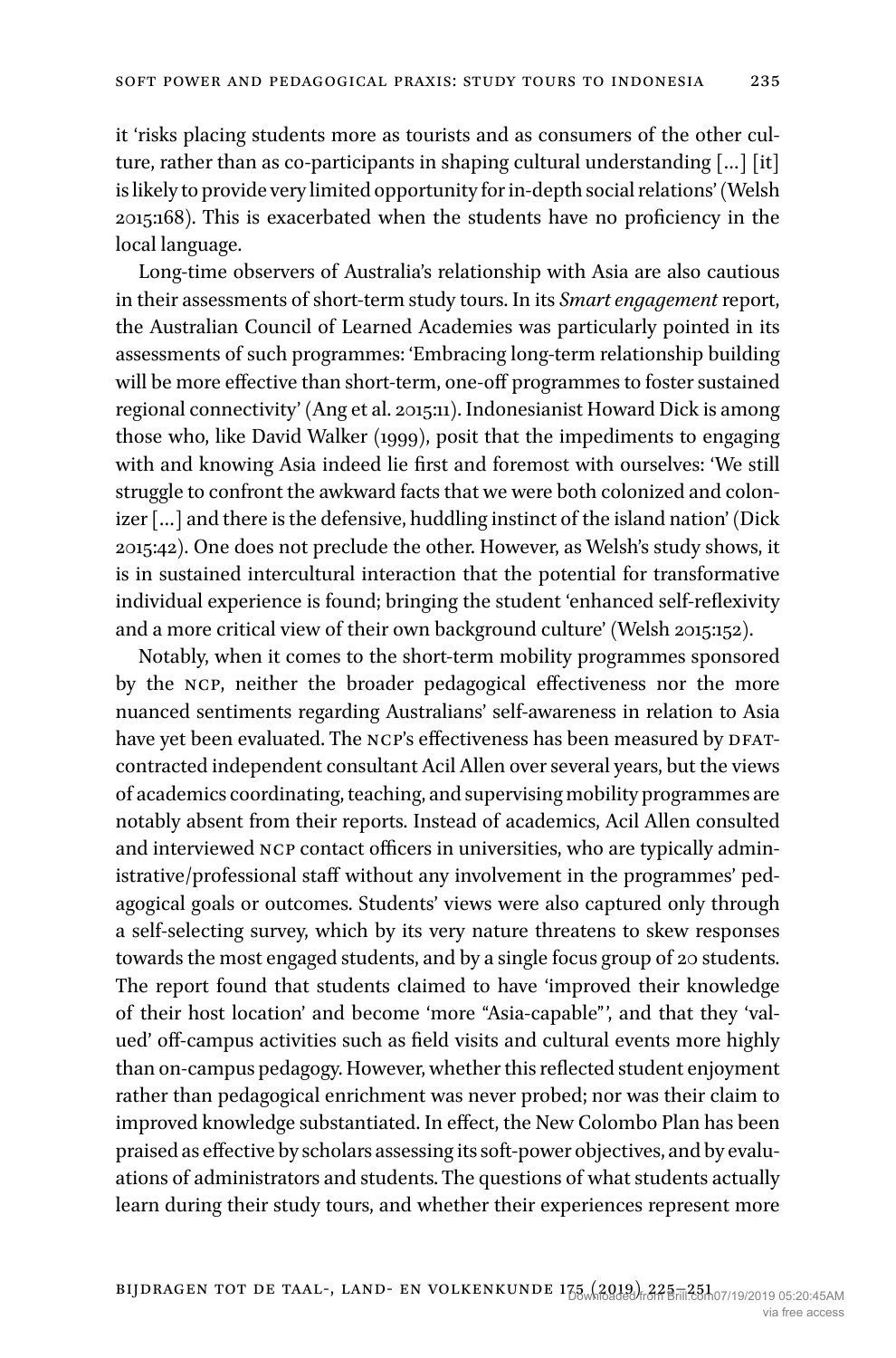than a surface experience equivalent to tourism, have not been analysed. Preliminary research by Tran and Phuong Vu (2018a; 2018b) also highlights this lack of research and the imperative for greater insight into the student experience to assess its impact as a tool for public diplomacy. In effect, whilst early indications are that the NCP has been effective in its soft-power objectives, our question is: is it the role of the university to further the nation's soft-power objectives or to facilitate an enriching pedagogical experience?

#### **4 Accessing 'Australia and Asia'**

The short-term study tour 'Australia and Asia' was established within the Faculty of Arts at Monash University in 2014, running five times over the period 2014–2017. It was an interdisciplinary unit examining Australia's past and present relations with Asia through the lenses of history, cultural studies and politics/international relations. Facilitated by government and university interest in student mobility, and inspired by the pedagogical literature, 'Australia and Asia' was designed to allow students both to learn about the history of Australia's relations with Asia and to experience people-to-people contact at both formal and informal levels. The curriculum was written by Sobocinska, a historian, with the primary aim that students recognize that contemporary affairs are profoundly affected by history and culture as well as politics. A further aim was to provide students with an experiential basis for understanding international affairs, by examining the question of Australian–Asian relations both from an Australian and an Asian perspective. To this end, the unit comprised one week of intensive lectures on campus in Melbourne and a two-week study tour of Indonesia.

Although this was a senior-level unit, it did not carry prerequisites in Asian Studies or languages. This allowed 'Australia and Asia' to function as an entrylevel unit that brought in students who may not have been interested in studying Asia before. The vast majority of students enrolled in the unit had never studied *bahasa Indonesia*. Of the 114 students taught over five cohorts in 2014– 2017, only a handful were taking majors or minors in Asian Studies, Asian History, or Asian languages. The majority were enrolled in a Bachelor of Arts, Bachelor of Education, or Bachelor of Law programme, although students also came from degrees in business, commerce, science, and medicine.

'Australia and Asia' benefitted from the previously discussed enthusiasm for student mobility to Asia at faculty, university, and government level. The Faculty of Arts provided increased visibility and promotion of the unit, as the first study tour of its kind. Monash University offered each student a A\$500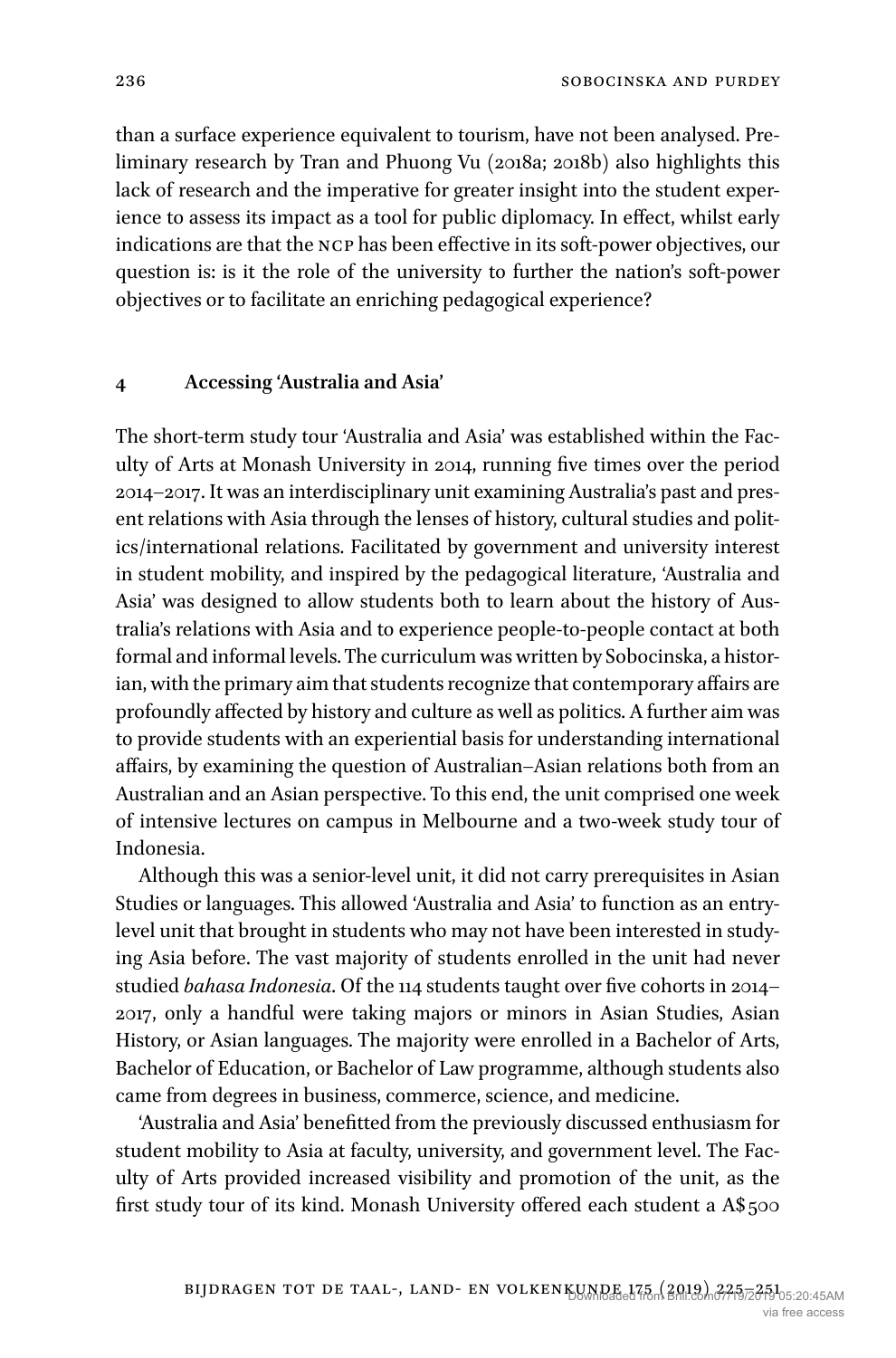subsidy to go towards travel costs, as it does for each of its student mobility programmes. Students also benefitted substantially from DFAT's investment in Australian student mobility to Asia. In 2014, ten 'Australia and Asia' students had access to A\$2500 AsiaBound scholarships, with an additional A\$1500 for course development costs. From 2015 until 2017, students were able to apply for one of 20 allotted A\$3000 New Colombo Plan scholarships per year.

#### **5 Teaching 'Australia and Asia'**

Seminars in week one began with David Walker's assertion that Australia is an 'Anxious Nation' living in the shadow of an Asian behemoth (Walker 1999). Students learnt something of the history of Australian contacts with Asia, beginning with Gold Rush-era fears of an influx of Chinese migrants and European colonialism in Asia. They learnt about Australia's contacts with Asia during the Pacific War and the Cold War, and traced the origins of later Australian enthusiasm for 'engagement' with Asia. Students paused for some time to consider the 'levels' at which relations with Asia have been shaped: government and diplomacy; business and economy; and people-to-people contacts. They then uncovered contemporary issues in Australian–Asian relations, with a particular focus on Indonesia. This prepared them to take account of the continuing resonance of the 'Anxious Nation' discourse, along with the contemporary importance of economic globalization, media portrayals, and mass tourism.

These seminars laid the groundwork for the study tour of Indonesia, which began the following week. After landing in Jakarta, students travelled by coach to Bandung, where they spent the first week based at Universitas Pendidikan Indonesia (UPI). The Bandung component of the study tour was intended to immerse students in Indonesian student life, away from the tourist trail, and four days were devoted to intensive *bahasa Indonesia* lessons. For most students, this took the form of absolute-beginner level, although students with prior knowledge were catered for at their level. A small number of students were native Indonesian speakers, enrolled either as domestic or international students, and they were integrated into the programme as student-teachers.

In addition to language classes, students visited the Museum Konferensi Asia Afrika (Museum of the Afro-Asian Conference) and attended a related seminar on the legacies of colonialism in Australian–Asian relations. In the evenings, students attended a welcome dinner with student performances of *angklung* and traditional dance; together with their *mitra* (lit. partner or buddy), they later went out to a karaoke bar and to view an Indonesian film (with subtitles). A final day was spent visiting Bandung's natural and tourist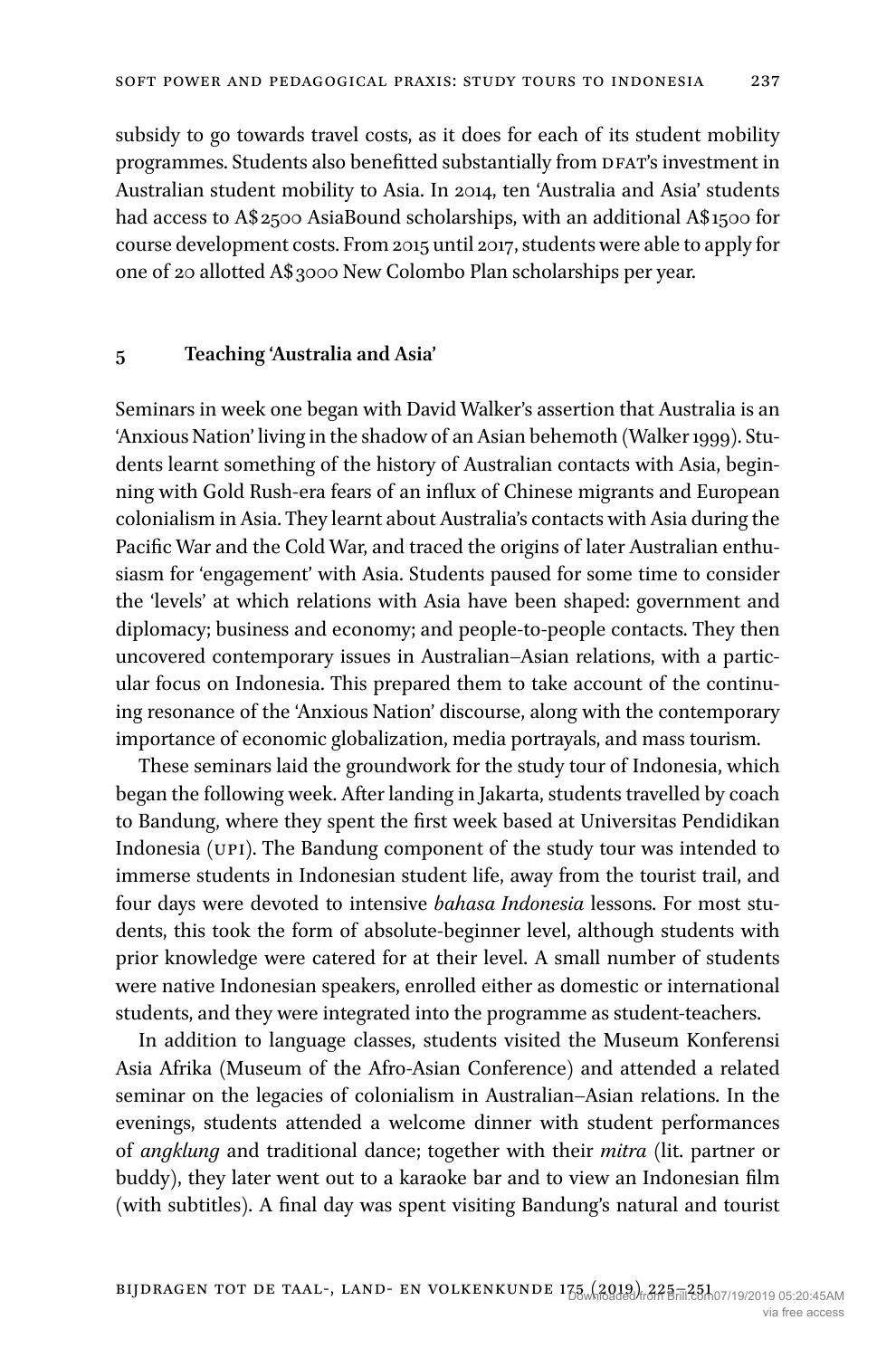238 sobocinska and purdey sobocinska and purdey

attractions, including a nearby volcano and hot springs. Many students also took advantage of the opportunity to go shopping in Bandung's famed discount outlets, usually with their *mitra* by their sides.

After Bandung, students travelled by train to Yogyakarta, where the focus was on formal modes of Australian–Indonesian engagement. Students met representatives of the ACICIS programme, and were introduced to Australian students undertaking longer-term mobility programmes for one or two semesters. They visited a site of Australian–Indonesian scientific cooperation, either the Eliminate Dengue Project (a multinational project including Australian researchers from Monash University and Indonesian scientists and public health experts from Universitas Gadjah Mada [UGM]) or the Rotavirus Project (involving cooperation by scientists at the Murdoch Children's Research Institute and the Paediatric Research Centre at UGM). They also attended a seminar at Universitas Islam Negeri (UIN) Sunan Kalijaga, followed by a lively discussion about religion in Indonesian and Australian society. At UIN, 'Australia and Asia' students presented a group assessment task by which they tried to define 'Australian values' to Indonesian students. The students finished their visit with a walk through the university's mosque. The visit to Yogyakarta was rounded off with a visit to the Ramayana ballet and an early start to watch the sunrise over Borobudur.

The final component of the study tour took place in Bali. The focus in Bali was on tourism's effects on Australian–Indonesian relations. Students attended a seminar about Balinese tourism at Universitas Udayana, and undertook a walking tour of Kuta's tourist centre. This tour included a visit to the Bounty Hotel, a renowned party spot for young Australians. At the Bounty the students were hosted by the hotel's general manager, who explained the broader impacts of party tourism, including on locals. The walking tour also took in the memorial to the 2002 Bali bombings, and surrounding shops and nightclubs. In the early iterations of the trip the final activity involved a briefing from the Australian Consul, who explained the difficulties of working at Australia's busiest consular post. Since 2015, with the roll out of the New Colombo Plan, this connection with the consulate has evolved from one of briefing the students on their work, to including the students in the consulate's community and business outreach activities—its public diplomacy. This has included attendance at gatherings in which the students, as NCP awardees, became the focus of the event itself and representatives of the programme. Formal teaching on the unit concluded with seminars and a final lunch. Students continued to work on their final research essay, due approximately two weeks after the tour's conclusion; some chose to remain in Indonesia or travel on independently to other destinations.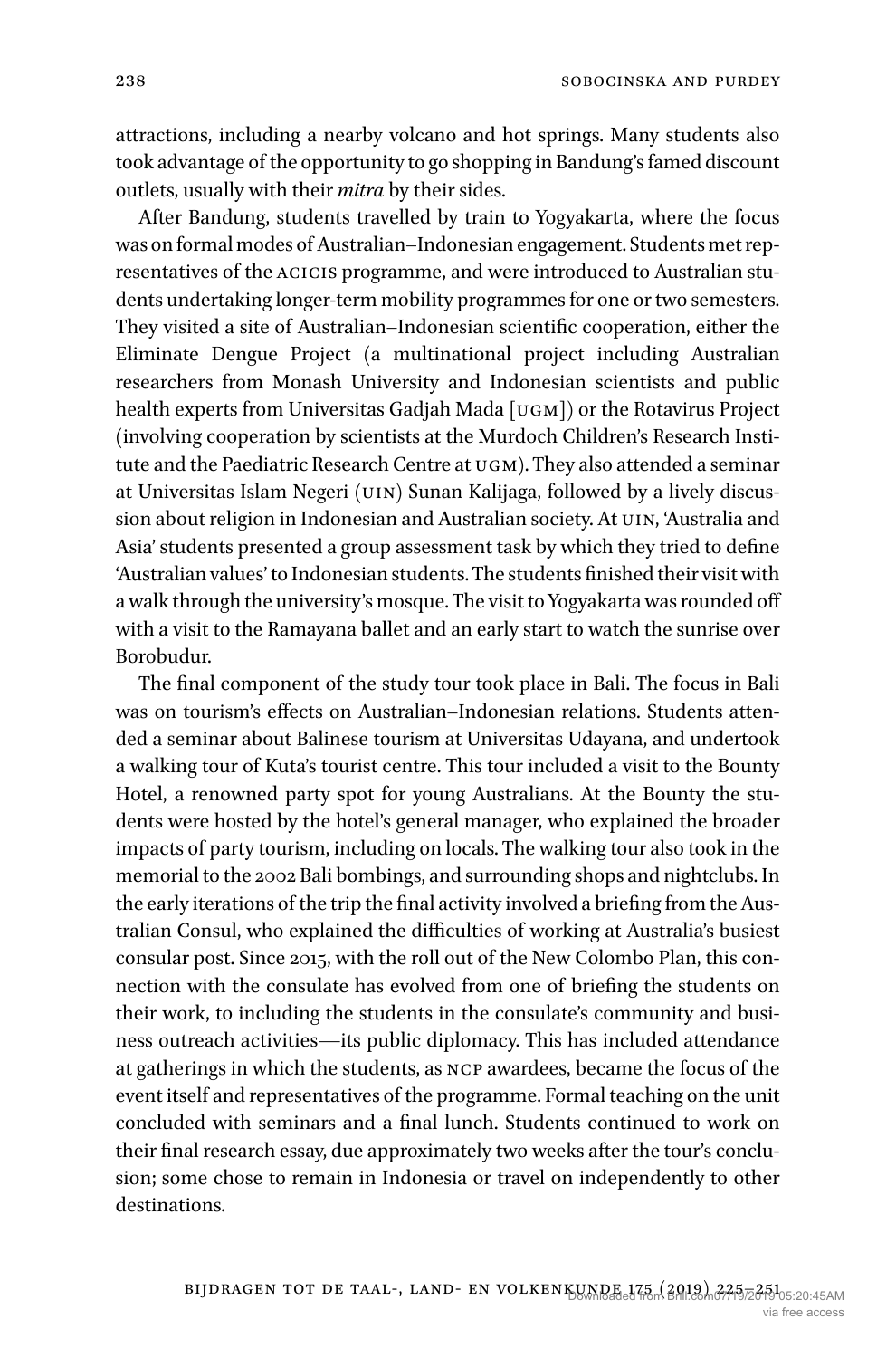# **6 Evaluating Effectiveness**

These were the unit's aims and content; but to what extent did they succeed? Did students take away a richer understanding of their subject matter than if the unit had been taught solely at their home campus? And do current undergraduates, who have unprecedented access to mobility through travel and tourism, gain anything from a formal and guided people-to-people experience? We evaluated student outcomes through qualitative data in the form of formal assessment responses and both formal and informal feedback, including students' travel journals. Based on these sources, we argue that 'Australia and Asia' was successful in providing a richer experience of Indonesia than students would typically access by studying at home or through tourism, largely because of the affective and emotional aspects of people-to-people contact. However, we found that the long-term impacts of this study tour were variable. For some students, the study tour had an ongoing impact, whereas others returned home (or stayed in Bali) without any perceived impact.

The brief programme of language study may seem insignificant; however, this was not the case in practice. We argue that the initial week spent at UPI engaged in language learning and the *mitra* system was in great part responsible for any success that the unit had on both a reflexive and a pedagogical level. In large part this is due to the fact that UPI's language teaching programme was rendered outstanding by the integration of *mitra*, or languagelearning partners. *Mitra* are young Indonesians, many of whom are graduate students, employed within the programme and assigned as 'buddies' to the visiting students, for discussion during meal breaks and after class. In his study, Welsh highlighted the important role *mitra* or *pendamping* (buddy or mentor) play, enabling them access to an 'experience of social interaction [that] tended to emphasize the human dimensions in articulating an understanding of the cultural other' and thus closing the gap between us and them. As we indicate below, the combination of intensive language lessons and the buddy system meant this awareness can be achieved in a relatively short time.

The group presentation assessment task delivered to students at UIN was designed to be, and in most cases was, a challenge for the students. The act of defining and articulating to a foreign audience their understanding of 'Australian identity' and 'Australian values' saw the students critically reflect on their own identities, provoking new insights into the political usage of these constructs. It also built on group dynamics wherein each member was potentially from a different background and with a different understanding of 'Australia'. This built on previous lectures highlighting the rhetorical and political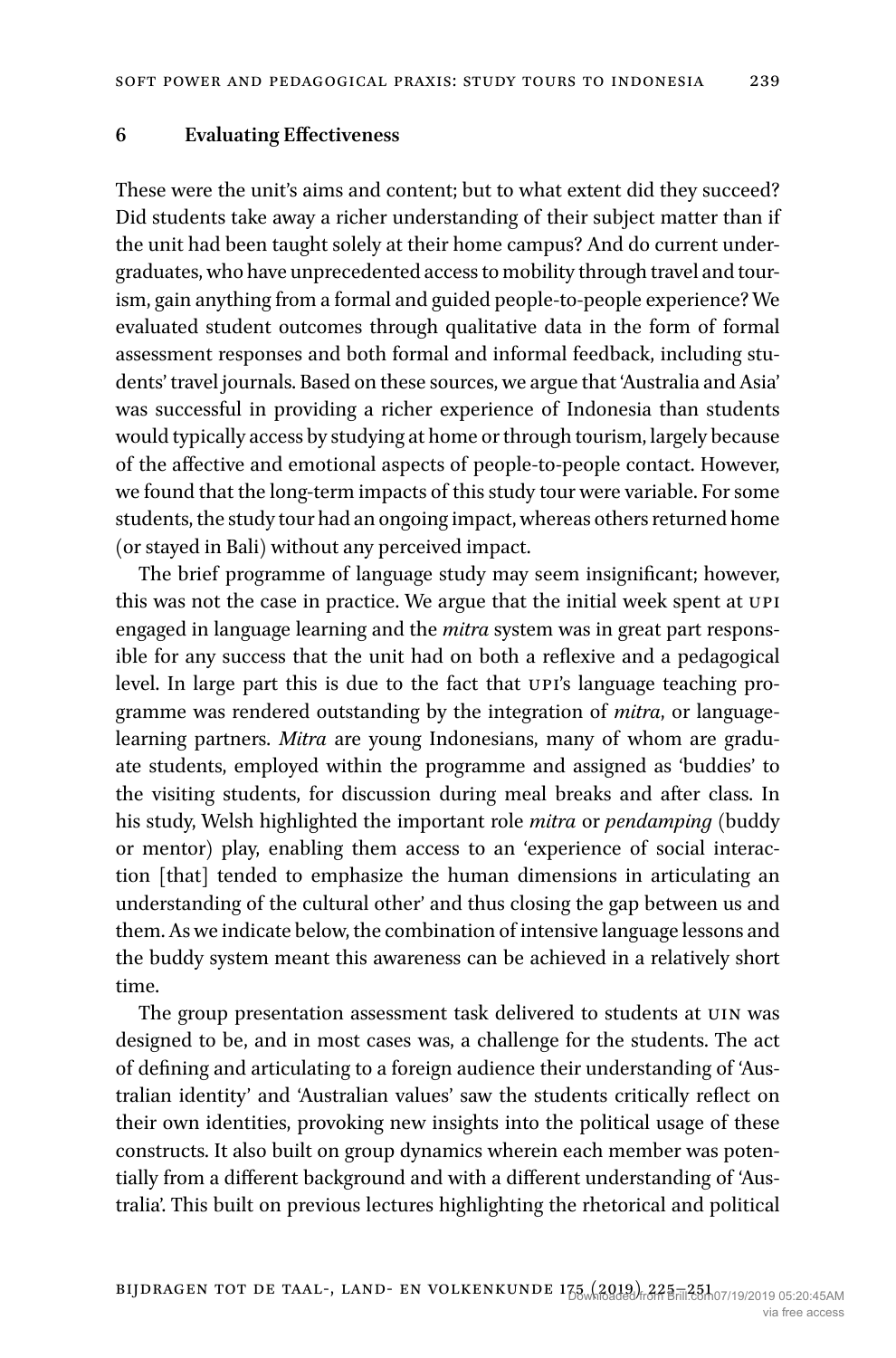uses of 'Australian values' or 'Australian identity' when positioned in opposition to Asia, and encouraged students to analyse these as political constructs. As Ann-Marie9 (Summer 2016) explained:

A consistent theme throughout all the presentations was that defining an Australian culture and lifestyle is very difficult. When [Pauline] Hanson refers to our culture and lifestyle she doesn't articulate what she believes this is, therefore making it very difficult to determine what she means by this. In recognition of this, it would suggest to me that Hanson's definition of Australian culture and lifestyle is based on what it is not, or rather, the construction of the 'Other'.

Students insist that they gained a richer understanding of Indonesia, and Australian–Asian relations, than they would have in a lecture-based university course. One of the unit's assessments, a reflective diary or video-diary, was directly designed to elicit discussion of this question. In their diaries, students often pointed to the importance of their emotional responses in helping to build an understanding of Indonesia, arguing that these emotions could only be engaged through direct experience. Rex (Winter 2015) noted: 'In many cases I could learn a great deal from lectures and journal articles. However, there is no way that I could gain the emotional connection that I gained on this trip.' For Charlotte (Summer 2016), who had studied the Indonesian language for many years and other subjects on its history and culture, the sentiment was shared that

'[b]eing here', particularly making new friendships, has led me to view the nation differently. This new perspective isn't because Indonesia is not what I imagined; I expected much of what I have seen. However, I'm starting to feel more of a personal connection to the country. I studied the Malay world for a whole semester this year without relating to any of it but now that I have begun to experience Indonesia in real life, my attitude is changing.

A common refrain was a feeling of warmth generated by Indonesian hospitality. As Rex continued, 'Indonesia is nothing like what I thought. The people are kind, the society is sophisticated, and there wasn't an overwhelming sense of exclusion'. Claire (Winter 2015) reflected that

<sup>9</sup> Students' names have been replaced by pseudonyms.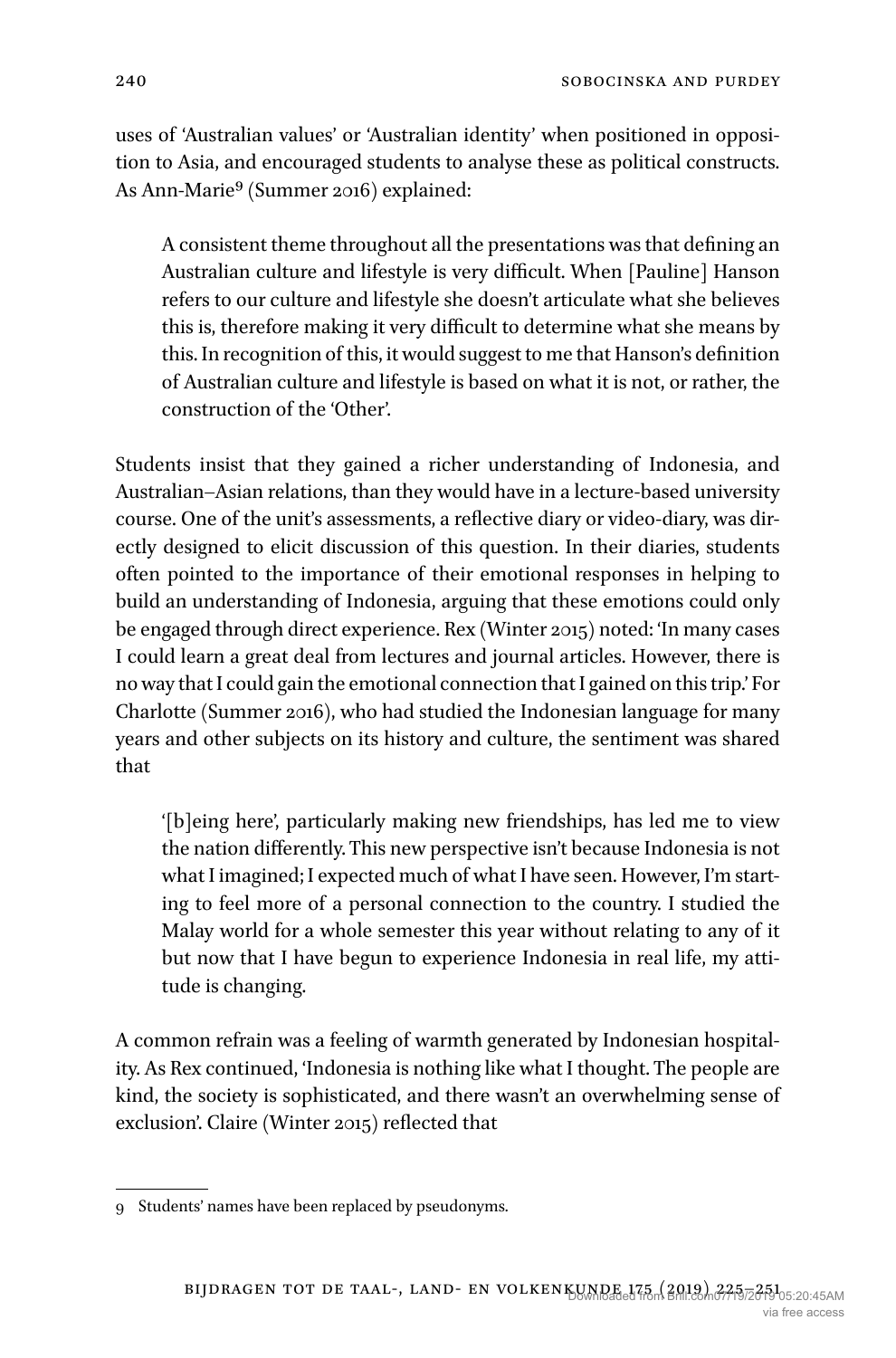[d]espite much western fear mongering about Muslims, the people in Bandung were some of the kindest, most welcoming people I have ever met. This kind of raw evidence, people-people relationships, has changed my understanding and perceptions of Indonesia in a way that I don't believe an academic source ever could.

Madyson (Summer 2014) was also struck by the friendliness of the Indonesian people, concluding that 'the exposure I had to the Indonesian people during this time allowed me to conceptualize the character of the Indonesians differently to how I would have if this concept was developed purely on an in-depth study from Australia'. For many, this led to reflection about the relative lack of welcome Australians extend to visitors, leading to the question 'what could we be doing better to greet travelling parties back home?' (Jak, Winter 2015). Bec (Winter 2015) wrote: 'I noticed how nearly every single person smiled at me and many made an effort to speak to me. Instantly, I compared this to Australia, where people actively avoid my eye contact and rarely utter a word.'

The question of whether students had a categorically different and higherquality experience than if they were to travel to Indonesia alone is also important. Young people attending university today have unprecedented access to travel and tourism. In 2016, 1.25 million Australians travelled to Indonesia alone.10 As Sobocinska (2014) has shown, travel to Asia is deeply ingrained in the Australian experience, particularly for young people. A trip to the region is considered a rite of passage for Australians coming of age. On the whole, however, this experience typically takes place in the 'bubble' of Southeast Asia's tourism circuit, with tourist travel to Indonesia largely limited to Bali (Sobocinska 2014). Moreover, like many of our students, Ben (Summer 2016) was already well-travelled in Asia and was not the only one to admit that his previous tourist experiences in Bali had clouded his view of Indonesia as a whole:

I was one of the morons who basically forgot Indonesia existed other than Bali before I did this course. I went there when I was 18 […] The peanut gallery of sweaty 18 year olds in Bintang shirts […] pretty much broke the country for me and I hadn't considered going back.

<sup>10</sup> Australian Bureau of Statistics, 'Overseas arrivals and departures, Australia, February 2017—time series'. [http://www.abs.gov.au/AUSSTATS/abs@.nsf/DetailsPage/3401.0Feb%](http://www.abs.gov.au/AUSSTATS/abs@.nsf/DetailsPage/3401.0Feb%202017?OpenDocument) [202017?OpenDocument](http://www.abs.gov.au/AUSSTATS/abs@.nsf/DetailsPage/3401.0Feb%202017?OpenDocument) (accessed 13-10-2017).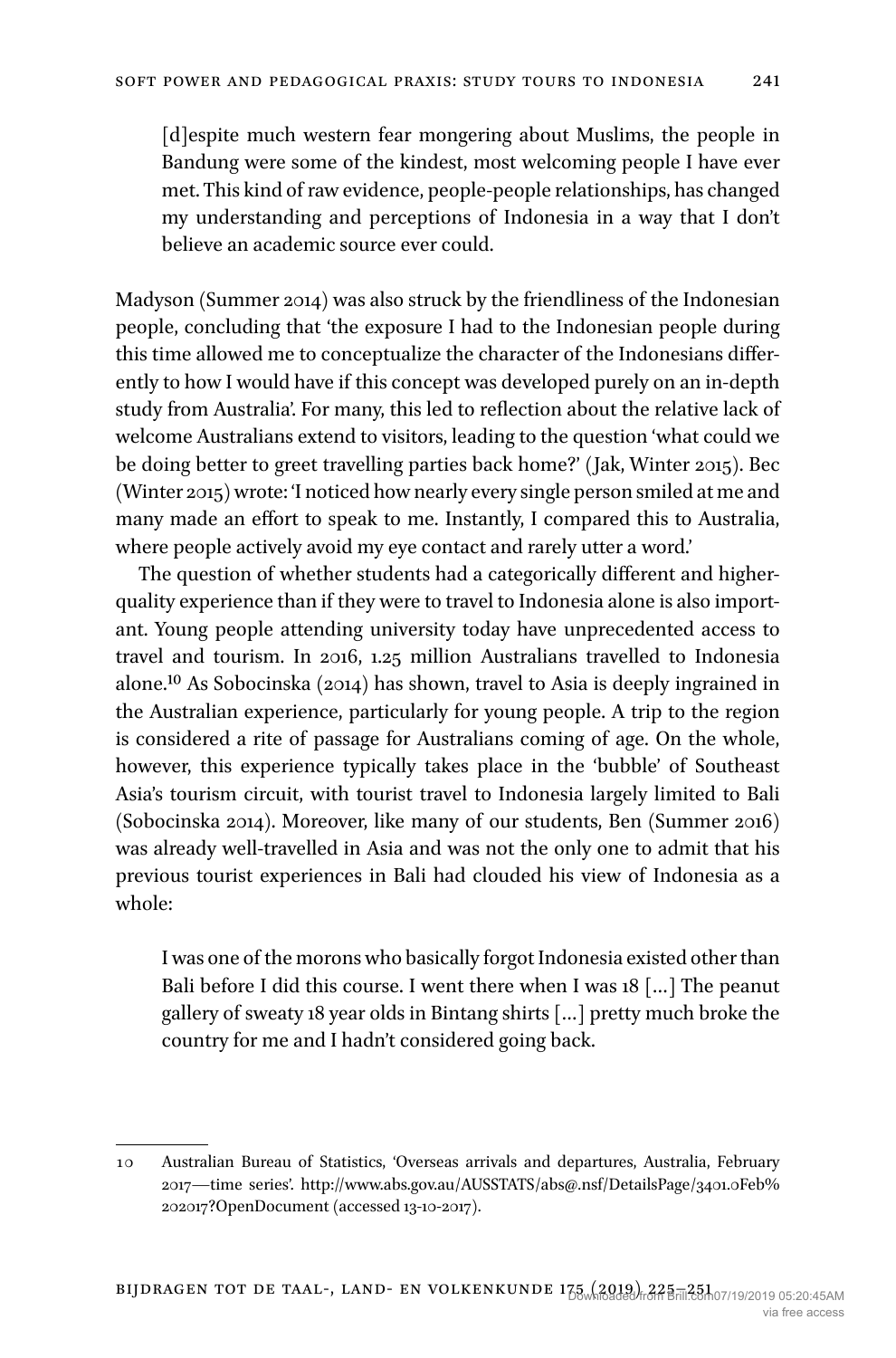Insights into Indonesian religious practice are rare on the tourist trail, particularly as Australian tourists are highly concentrated on Hindu Bali, which is of course an outlier in majority Muslim Indonesia. However, religion was a core theme for many 'Australia and Asia' students' reflections. At the end of the trip, Jak (Winter 2015) found his view of Islam had undergone a major shift. Where previously he had assumed that travelling in a Muslim country would be 'stepping into a totally different universe', he found he had 'underestimated the capacity of likeness between the Muslim locals of Indonesia and us', concluding that 'for me it was a steep cultural learning curve'. Similarly, Madyson (Summer 2014) 'found it fascinating speaking to the students at the Islamic university, and learning not only about how we are different, but how we are similar as well'. Again, the emotional register was of key importance. Ben (Summer 2016) reflected on how his encounters with the *mitra* impacted on his existing and unconscious prejudices, as

the warm, inviting and open attitude of all the students and staff we encountered made me realize how insular I am in my own attitude towards foreigners. In many ways I think this is tied into a lack of understanding of Islam, and a fear of causing offence by asking questions and engaging with the issues.

Further reflecting, he added: 'In my mind I became profoundly aware of how conditioned I was to fear cultural difference.'

Travelling during Ramadan, Claire (Winter 2015) reflected that she felt a 'community atmosphere', particularly at the breaking of the fast every evening, leading her to reflect that, contrary to her expectations, 'Ramadan seems to be an enjoyable time, but most importantly a choice'. She noted that '[h]earing this directly from Muslims had a stronger impact than it otherwise would have and gave an authenticity'. Alir (Summer 2014) found a chance conversation with a student at UIN to be a major learning opportunity, writing: 'One student who was undertaking a PhD in queer theory challenged all popular Australian perceptions of Islam.' This contributed to his conclusion that 'my personal experiences have allowed for an altered perception of Indonesia […] I don't believe I would have obtained as much benefit from merely spending the same duration studying at home.' For those students who have studied Indonesian culture and religion at home, the direct experience provided an altogether more nuanced insight. As Charlotte (Summer 2016) explained:

Sometimes what I read is quite factual and rigid—for example, 87% of Indonesians are Muslim—but everything has seemed more variable.I did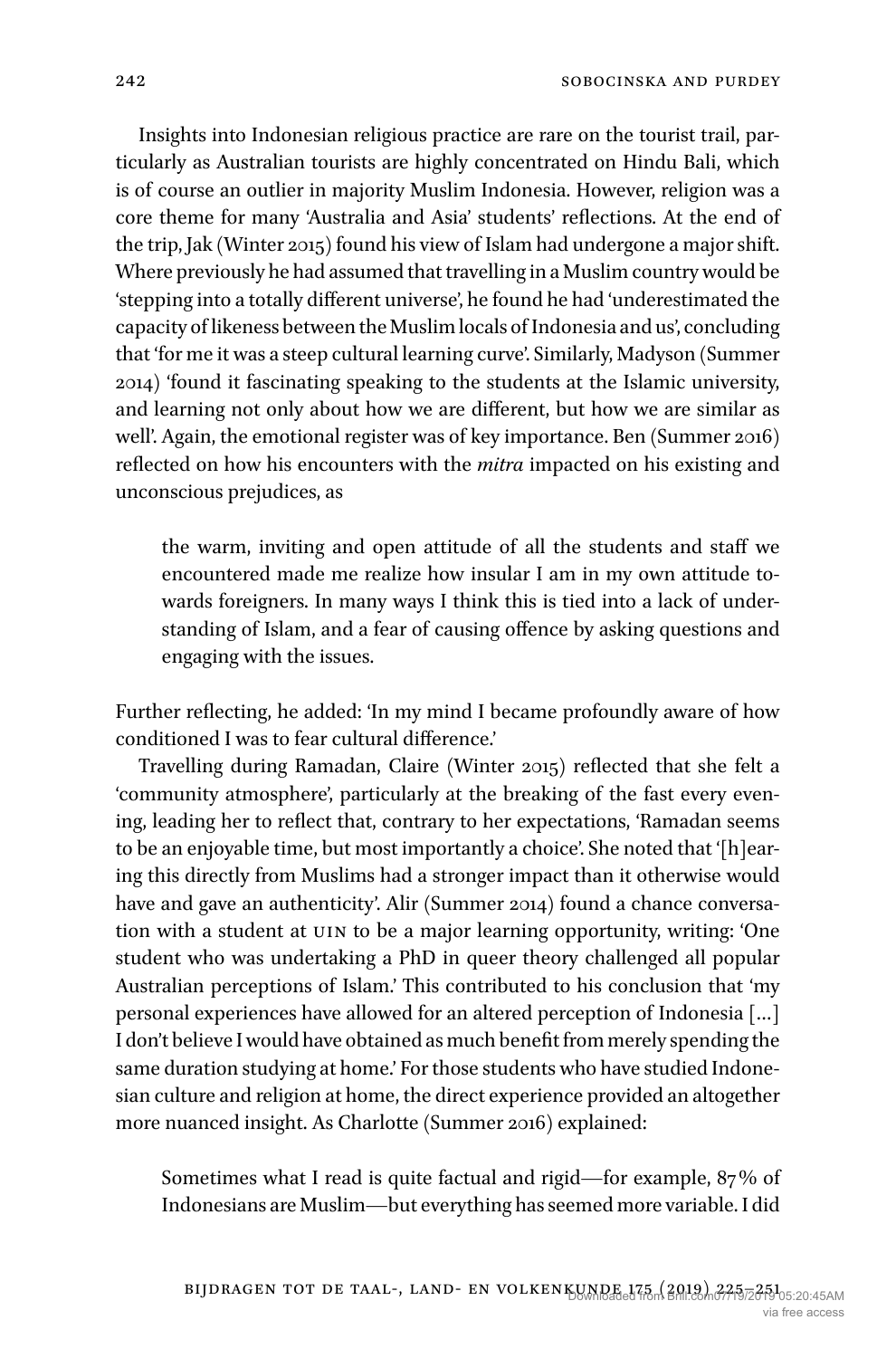not come to a homogenous Islamic nation where everyone wears hijabs, but one with many different types of people.

'Australia and Asia' was designed to draw a contrast between an immersive and a tourist experience of Indonesia. Although it is popular with domestic tourists, Bandung is not typically on the tourist trail for Western visitors. Students stay at UPI's guesthouse, run by tourism students and located at UPI's main campus, some 30 minutes' drive from the town centre. As a result, 'Australia and Asia' students are surrounded by Indonesian university and community life. Foreign tourists are rarely seen, and instead students quickly come to rely on their*mitra* to help them navigate their surroundings. Indeed, we have been struck at the depth of the relationships that have developed between students and *mitra*. As Jak (Winter 2015) noted in his reflective diary, 'it took no time at all for the nervous energy felt on Monday to turn into calmness and affection, in some cases alarmingly deep, between us and the Indonesian *mitras*'. In some cases, these friendships have continued after the tour's conclusion, usually through Facebook but occasionally in real life; a couple of students have since returned to Bandung to visit *mitra* (and at least one became romantically involved with a *mitra*, although the relationship doesn't appear to have withstood the long separation that followed this student's return to Australia).

Having developed friendships with Indonesian *mitra* and internalized the importance of respect in cross-cultural interactions on Java, many students found Bali confronting. Claire (Winter 2015) wrote that '[t]ravelling through Bandung and Yogyakarta first, and now seeing the way tourists act, and encouraged behaviour at party hotels in Bali is shocking'. As Elizabeth (Winter 2015) noted, 'our walking tour throughout Kuta was a shock […] being confronted with a horrible and conflicting representation of Australia in Bali caused some re-evaluation […] Tensions ran high.' The visit to the Bounty Hotel, during which students heard of the exploits of young Australians interested in the 'sun, sand and schooners' experience, evoked particularly strong emotions. Some students became angry, others withdrawn. Interestingly, these reactions came from students who had previously been to Bali, as well as those who had not. As Jak noted, 'Bali has been a genuine shock […] Despite having been to Bali before.' This was because

[d]espite already knowing of the tourist devastation of the Balinese culture […] seeing more of Indonesia has given this cultural and environmental devastation [context]. I can now put a face, name and culture to what I imagine as Indonesia. This made it hurt when I saw [Kuta] a small town of tanned bogans with southern cross tattoos.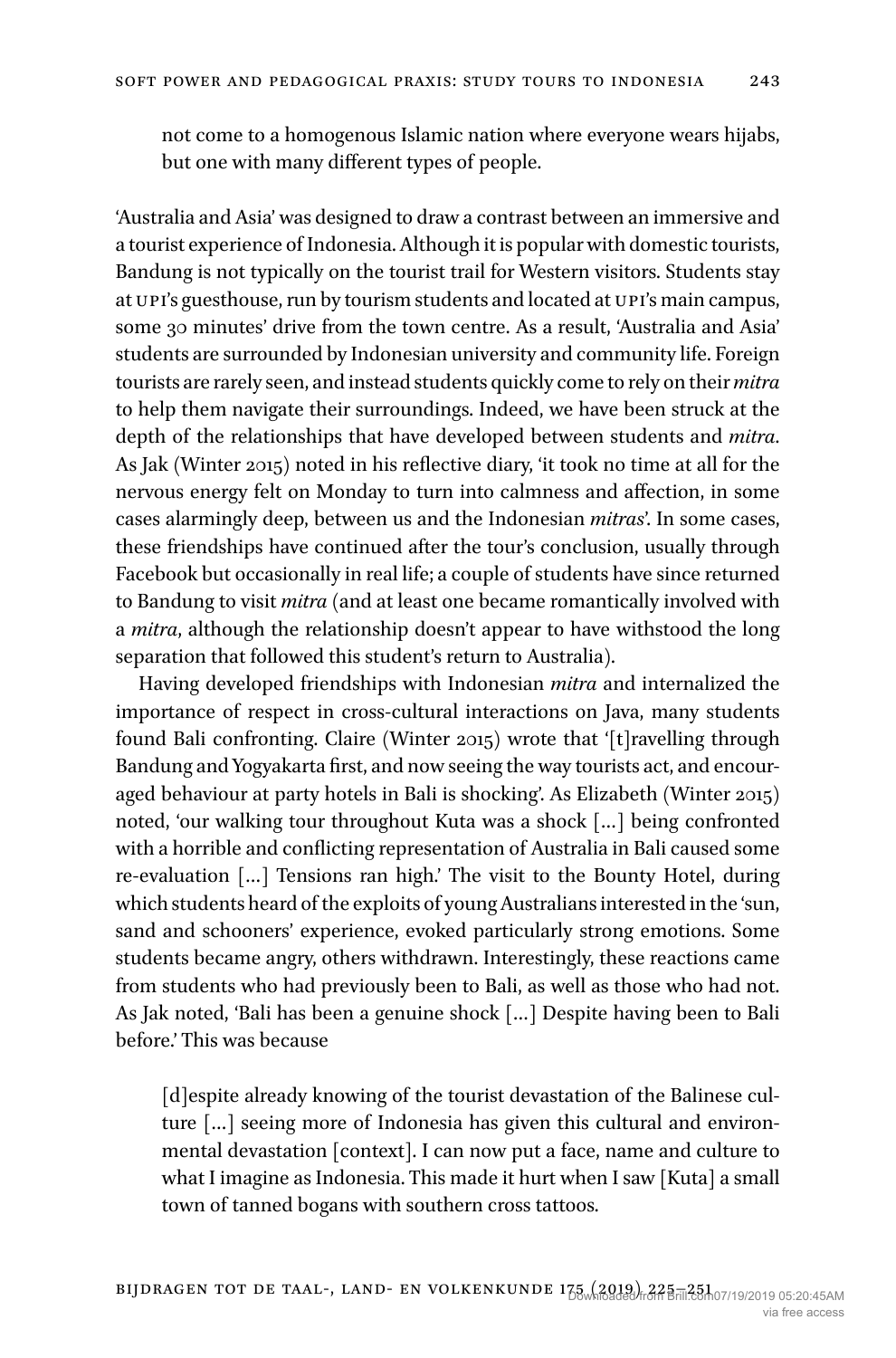244 SOBOCINSKA AND PURDEY

These responses mark students' experiences as different: young Australian visitors to Bali rarely discuss theirs as 'a confronting, challenging, and thought provoking experience' (Rex, Winter 2015).

Of course, not every student was so deeply affected, nor did this impact necessarily last. Some students were neither surprised nor particularly moved by Kuta's tourist landscape. Others, who had been moved on the day of the Kuta walking tour/Bounty Hotel visit, seemed to quickly forget their shock and disgust at Australians' incursion on Bali; indeed, judging from post-study tour photographs posted on Facebook, some students made a speedy transition into the role of tourist. Moreover, while many students found their intense emotional response to Indonesia to be valuable in building understanding, others found themselves confused. Elizabeth noted that 'I am nowhere near able to understand and draw conclusions about what I have experienced. I still continue to sit in this murky swamp of ideas, emotions, conflicting views, solutions, as well as my own biases and unease with defining what it is I have gained.'

Experiential learning provides a frame for students to engage as critical and committed thinkers and actors. In the new millennium, as young people arrive at universitywith an increasingly 'global' outlook and repertoire of experiences, our experience shows this is a vital starting point for the study of Asia in the Australian academy. As Kim (Summer 2016) reveals, her experience on the study tour amounted to something of a personal journey of discovery of self which is not in opposition to an 'Other':

I think that being here has taught me more than I could have learnt in a classroom, but I think that it has taught me different things. It has taught me about the people and how they view their country. It has showed me how similar they are to me, despite differences in culture, language and religion.

# **7 Effectiveness or Surface-Level-Only Engagement**

In their preliminary study of mobility programmes, Tran and Phuong Vu (2018: 15) stress the importance of including within the study tour curricula '[g]uided and structured learning through critical reflection and specific learning activities aimed at validating, integrating and extending students' international experiences in the curriculum'. They warn that without it, 'the learning and engagement may be at a superficial level and sometimes pose the risk of reinforcing imperialist perspectives or stereotypes about another culture and its practices to which students are exposed during their brief encounter with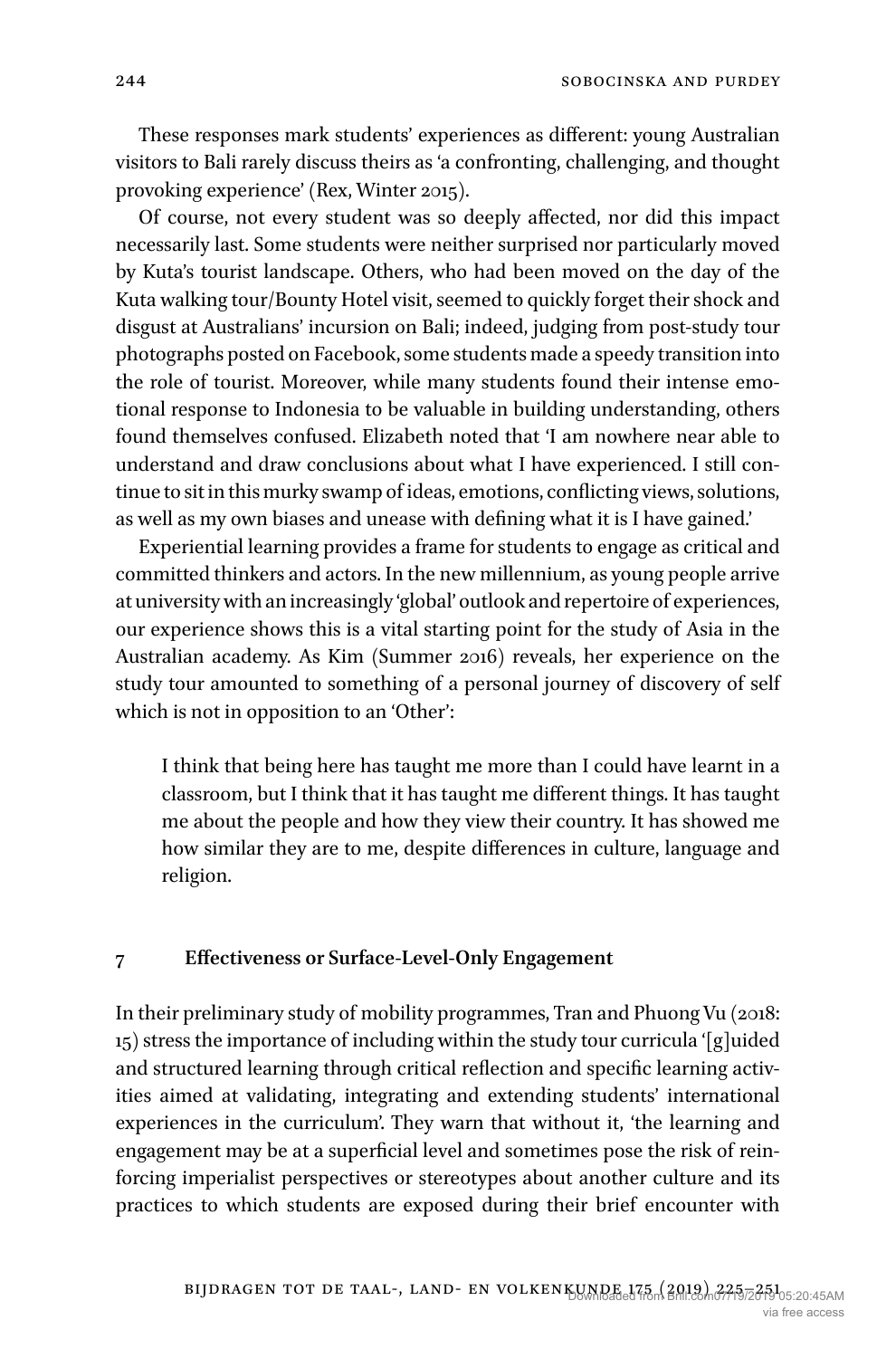the Indo-Pacific' (Tran and Phuong Vu 2018:15). As described above, the unit 'Australia and Asia' explicitly adheres to this advised pedagogy in many ways. However, based on our experiences with the unit over the past five years, we would argue that even this approach may fall short in terms of avoiding a surface-level engagement, simply due to its short-term nature coupled with a lack of language proficiency among students.

Despite their emotional attachments and dawning self-reflections, the fact remains that many students were less interested in learning the language, or finding out more about the nation's history, culture, or politics, or even meeting locals, than going to sites and attractions and eating lunch. Whilst taken out of their comfort zone, the fact that the students remained within the group setting for the duration of the study tour meant that unique and independent engagement with the place and people was rare. Welsh's study identified two key factors shaping students' perceptions of the cultural other: formal study and social interaction with Indonesians (Welsh 2016:165). Social interaction with a range of people that occurred outside the classroom was deemed by far more efficacious: 'Student participants who had extended, in-depth experience in social interaction challenged the dialectic logic of self and other as binary opposites. These students were able to reflect on a broad range of experiential encounters with individuals rather than relying on stereotypes' (Welsh 2016:166). Collins et al. explain this as situated learning, whereby the student acquires knowledge of 'the everyday life of places, the affective dimensions of independence abroad, and […] cultural difference, encounters, and experiences' (Collins et al. 2107:3). For the unit under discussion, and many other similar short-term units now available for Australian students under the NCP and other institution-led initiatives, neither formal study of the place they are visiting (its history, politics, culture) nor deeper social interaction with locals was emphasized, or, it might be argued, possible.

The DFAT self-selection survey found 97% of students 'gained useful knowledge and understanding of [their] host locations'. But to what extent was that knowledge genuine rather than surface? In the medium to longer term, a more significant measure will undoubtedly be how many NCP alumni continue in Asia-focused study and, ultimately, how this is translated into their 'after-study' lives, in terms of cultural capital and its applications in careers and onward mobility (Collins et al. 2017). Based on informal canvassing of 'Australia and Asia' students, only a very few appear to have pursued lives or careers in Indonesia or other parts of Asia, and these students had prior and richer knowledge of Indonesia through immersive language-learning or family connections. While a short-term study tour may be thought-provoking, and at best a catalyst to students' questioning of the Us vs Them dichotomy, it is simply too short a visit,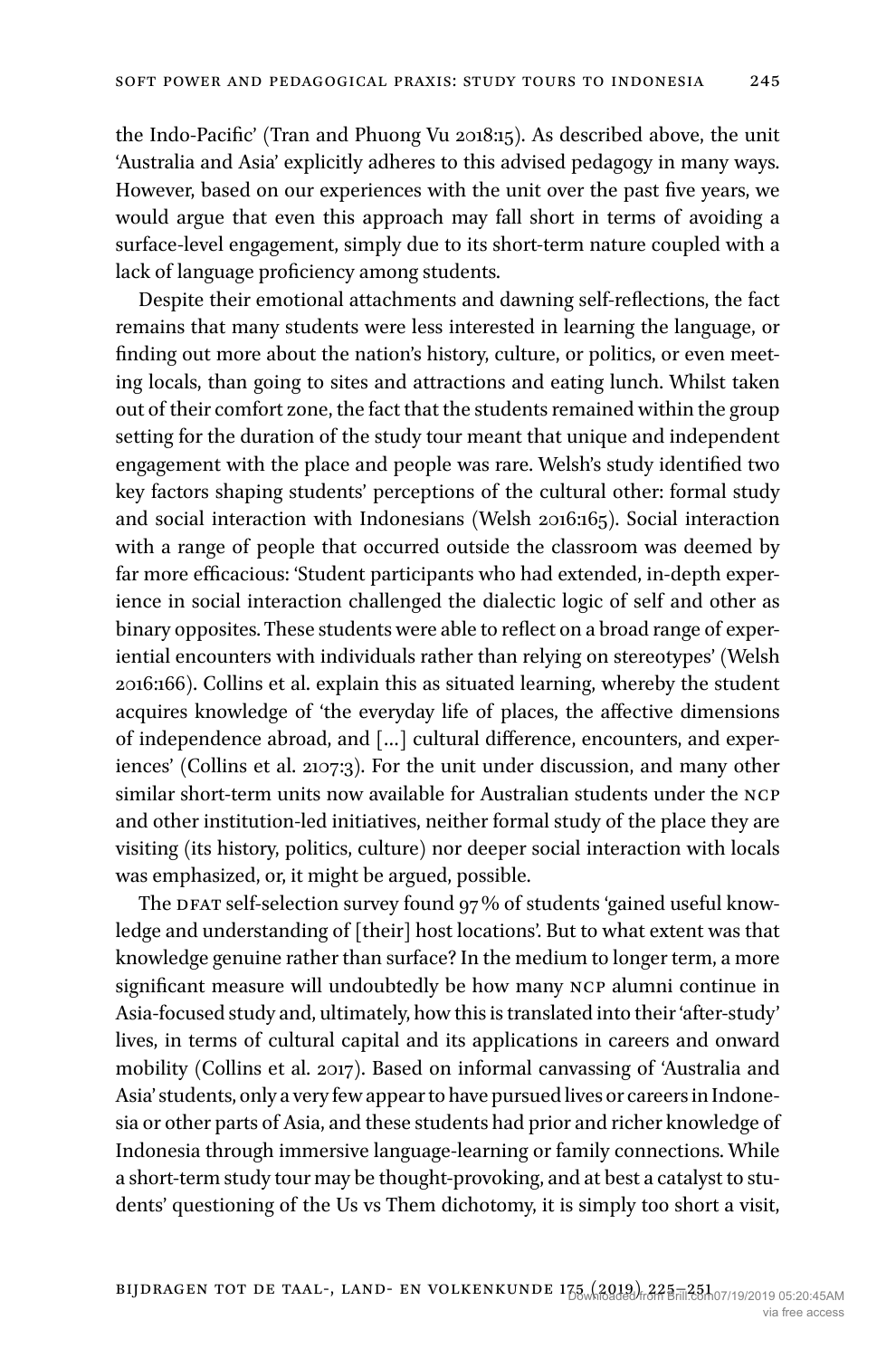and at too shallow a level, to encourage most students to shift their future trajectories towards an alignment with Asia.

# **8 Breaking Down the Us vs Them Dichotomy**

As an intensively taught unit and study tour, 'Australia and Asia' introduced students to experiences of Indonesia they would otherwise be unlikely to have. These experiences were tailored to provoke reflection on Australian– Asian engagement at official and unofficial levels. However, for many students the emotional responses to Indonesian hospitality and increased awareness of Australian bad behaviour were the standout outcome. Interactions with Indonesians of their own age, in particular, allowed for a higher level of critical self-reflection as they found themselves in intercultural spaces which created uncertainties, 'in-between-ness', and a blurring of cultural boundaries. This equates to what Welsh (2015:167) describes as a 'transformative potential as they come to see the cultural other as equal, despite differences'. The major outcome, therefore, was not so much knowledge of the Other as knowledge of themselves, and the fact that responses to Indonesia had been structured by historical constructions of Asian Otherness. While the soft-power effectiveness of NCP and the Asian Studies component of study tours are very much open to criticism, the self-reflective understanding that Orientalism lies within themselves and that more than 150 years of suspicion of the Asian Other had powerfully informed their own response to Indonesia (even despite previous travel) is a powerful potential of experiential study tours.

When announcing the 2019 mobility grants Minister Bishop stated with some confidence that the NCP was already achieving its goals: 'The New Colombo Plan is contributing to a generation of regional leaders with a deep understanding of, and enduring networks across, the Indo-Pacific' (DFAT 2018a). Indeed, the number of Australian students taking up NCP-funded mobility opportunities has surged since 2014. However, the vast majority of these students were on short-term study tours of no longer than two weeks. In July 2018, in a media release to announce the latest round of awarded NCP grants, the Australian ambassador to Indonesia stated: 'The New Colombo Plan is creating a generation of young Australians with an enduring connection to our nearest neighbour.'11 Though the ambassador's faith in this generation of young Australians is admirable, it remains to be seen just how enduring

<sup>11</sup> 'Indonesia still number one for Australian students'. [http://indonesia.embassy.gov.au/jakt/](http://indonesia.embassy.gov.au/jakt/MR18_031.html) [MR18\\_031.html](http://indonesia.embassy.gov.au/jakt/MR18_031.html) (accessed 16-7-2018).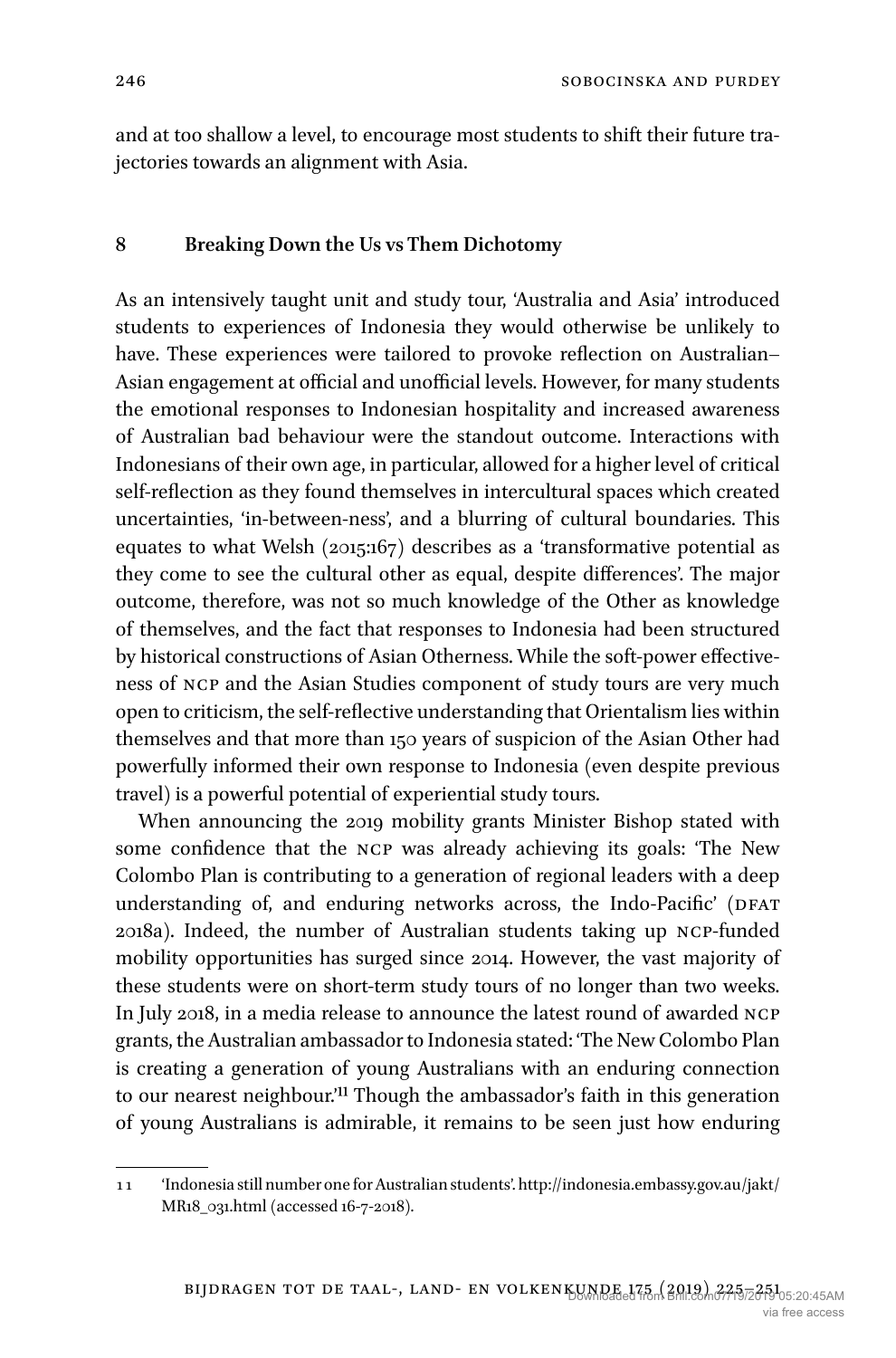and deep the connections and understandings gained through their involvement in the programme will be.

The Australian government's optimistic rhetoric belies their focus on the soft-power potential of study tours, rather than pedagogy. Universities, too, have been enthusiastic proponents of international study tours, with an eye to university rankings and 'engagement' metrics. However, as we have shown, the pedagogical and cross-cultural outcomes of short-term study tours to Indonesia are less apparent. Short-term study tours may provide students with some new knowledge about the country they visit and, more particularly, insights into their own identities, which wouldn't otherwise have been gained. However, unless accompanied by ongoing study or longer-term in-country experience, it is unlikely that they will become anything more than surface-level engagements with the people and places they are visiting. For many students, study tours facilitate a short-term period of emotional involvement and self-reflection, rather than forging enduring connections.

# **References**

- ACICIS(Australian Consortium for In-Country Indonesia Study) (2018). *Annual report 2017*. Perth: ACICIS Secretariat.
- Acil Allen Consulting (2017). 'Report to Department of Education and Training & Department of Foreign Affairs and Trade: Evaluation of the New Colombo Plan, scholarship and mobility pilot programs; Final evaluation report', 1 September 2017. [http://dfat.gov.au/people‑to‑people/new‑colombo‑plan/resources/Documents/](http://dfat.gov.au/people-to-people/new-colombo-plan/resources/Documents/evaluation-of-the-ncp-pilot-programmes-final-evaluation-report-acil-allen-consulting.pdf) evaluation-of-the-ncp-pilot-programmes-final-evaluation-report-acil-allen [‑consulting.pdf](http://dfat.gov.au/people-to-people/new-colombo-plan/resources/Documents/evaluation-of-the-ncp-pilot-programmes-final-evaluation-report-acil-allen-consulting.pdf) (accessed 10 July 2018).
- Ang, Ien, Yasmin Tambiah, and Phillip Mar & Australian Council of Learned Academies (2015). *Smart engagement with Asia: Leveraging language, research and culture; Final report*. Melbourne: ACOLA.
- Asia Education Foundation (2012). *National statement on Asia literacy in Australian schools 2011–2012*. Melbourne: Asia Education Foundation.
- Australia Education International (2013). 'Asiabound grants program 2014'. [https://aei](https://aei.gov.au/International-network/Australia/AsiaBound/Pages/AsiaBound-Grants-Program-Guidelines.aspx#Purpose) [.gov.au/International‑network/Australia/AsiaBound/Pages/AsiaBound‑Grants](https://aei.gov.au/International-network/Australia/AsiaBound/Pages/AsiaBound-Grants-Program-Guidelines.aspx#Purpose) [‑Program‑Guidelines.aspx#Purpose](https://aei.gov.au/International-network/Australia/AsiaBound/Pages/AsiaBound-Grants-Program-Guidelines.aspx#Purpose) (accessed 5 November 2013).
- Australian government (2016). 'National strategy for international education 2025'. <https://nsie.education.gov.au/> (accessed 16 July 2018).
- Black, H. Tyrone and David L. Duhon (2006). 'Assessing the impact of business study abroad programs on cultural awareness and personal development', *Journal of Education for Business* 8–3:140–4.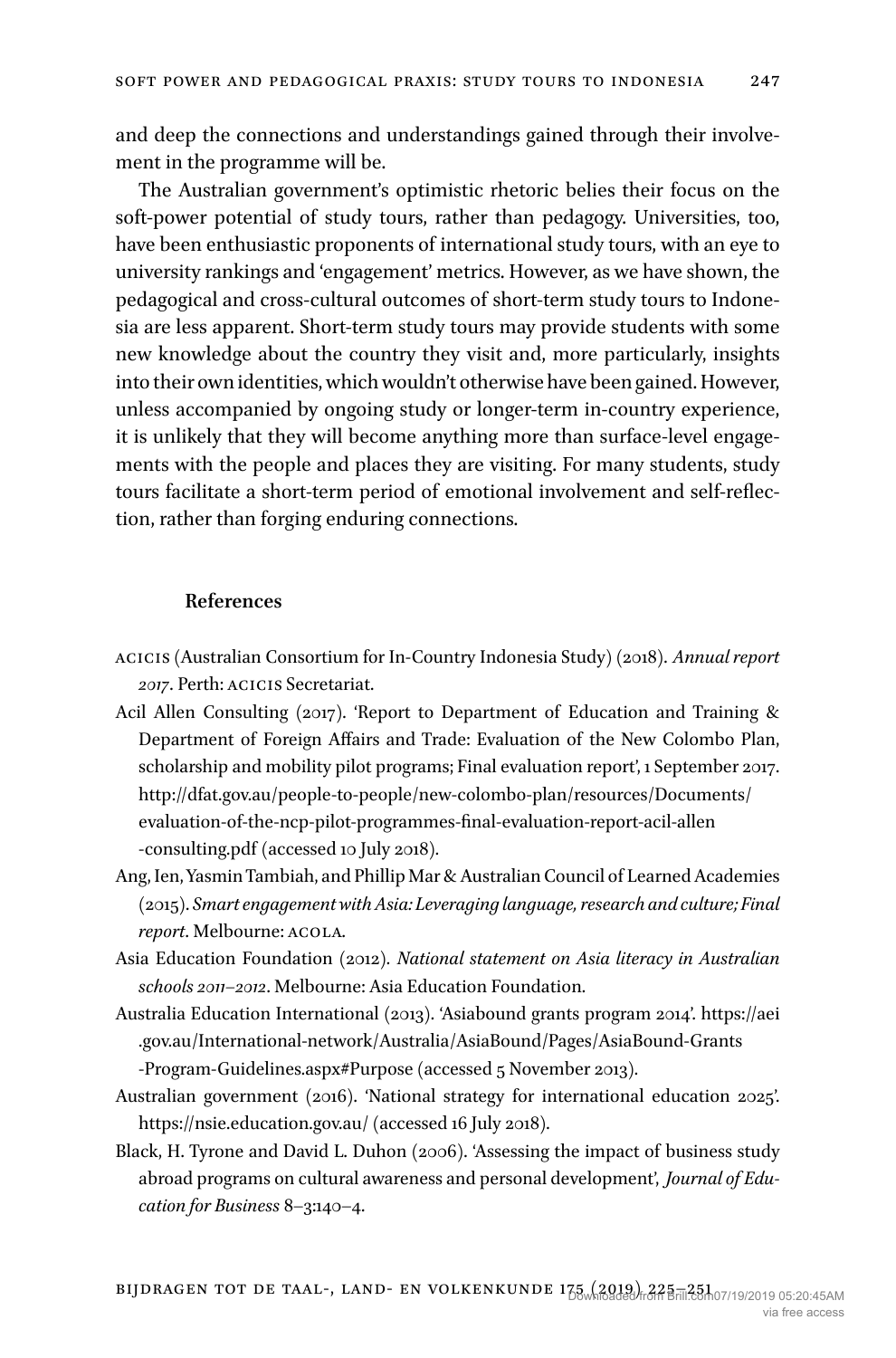- Byrne, Caitlin (2016). 'Australia's New Colombo Plan: Enhancing regional soft power through student mobility', *International Journal* 71–1:107–28.
- Collins, Francis L., Kong Chong Ho, Mayumi Ishikawa and Ai-Hsuan Sandra Ma (2017). 'International student mobility and after-study lives: The portability and prospects of overseas education in Asia', *Population, Space and Place* 23:e2029 (15 pp.)[.https://](https://doi.org/10.1002/psp.2029) [doi.org/10.1002/psp.2029](https://doi.org/10.1002/psp.2029) (accessed 20 March 2019)
- Coppel, Charles A. (2019). 'Roller-coaster: The University of Melbourne experience', in: Paul S. Thomas (ed.), *Talking North: History, literacy and policy in Australia's first Asian language*. Clayton, Vic.: Monash University Publishing.
- Deloach, Stephen, Leila Saliba, Victoria Smith and Thomas Tiemann (2003). 'Developing a global mindset through short-term study abroad', *Journal of Teaching in International Business* 15:37–59.
- DET (Department of Education and Training) (2018). 'International mobility of Australian students', April. [https://internationaleducation.gov.au/research/research](https://internationaleducation.gov.au/research/research-snapshots/pages/default.aspx) [‑snapshots/pages/default.aspx](https://internationaleducation.gov.au/research/research-snapshots/pages/default.aspx) (accessed 10 December 2018). [Research Snapshot Series.]
- DFAT (Department of Foreign Affairs and Trade) (2014). *Australia's public diplomacy strategy*. Barton, ACT: Department of Foreign Affairs and Trade. [http://dfat.gov.au/](http://dfat.gov.au/people-to-people/public-diplomacy/Pages/public-diplomacy-strategy.aspx) [people‑to‑people/public‑diplomacy/Pages/public‑diplomacy‑strategy.aspx](http://dfat.gov.au/people-to-people/public-diplomacy/Pages/public-diplomacy-strategy.aspx) (accessed 15 October 2017).
- DFAT (Department of Foreign Affairs and Trade) (2017a). 'About the New Colombo Plan'. [http://dfat.gov.au/people‑to‑people/new‑colombo‑plan/about/Pages/about](http://dfat.gov.au/people-to-people/new-colombo-plan/about/Pages/about.aspx) [.aspx](http://dfat.gov.au/people-to-people/new-colombo-plan/about/Pages/about.aspx) (accessed 12 July 2018).
- DFAT (Department of Foreign Affairs and Trade) (2017b). 'New Colombo Plan alumni ambassadors program', 28 August. [https://foreignminister.gov.au/releases/Pages/](https://foreignminister.gov.au/releases/Pages/2017/jb_mr_170828.aspx) [2017/jb\\_mr\\_170828.aspx](https://foreignminister.gov.au/releases/Pages/2017/jb_mr_170828.aspx) (accessed 15 July 2018). [Media release.]
- DFAT (Department of Foreign Affairs and Trade) (2018a). '2019 New Colombo Plan mobility grants', 6 July. [https://foreignminister.gov.au/releases/Pages/2018/jb\\_mr\\_](https://foreignminister.gov.au/releases/Pages/2018/jb_mr_180706a.aspx) [180706a.aspx,](https://foreignminister.gov.au/releases/Pages/2018/jb_mr_180706a.aspx) (accessed 12 July 2018). [Media release.]
- DFAT (Department of Foreign Affairs and Trade) (2018b). 'Summary of New Colombo 2019 mobility projects'. [http://dfat.gov.au/people‑to‑people/new‑colombo‑plan/](http://dfat.gov.au/people-to-people/new-colombo-plan/mobility-program/Documents/summary-of-new-colombo-plan-2019-mobility-projects.pdf) [mobility‑program/Documents/summary‑of‑new‑colombo‑plan‑2019‑mobility](http://dfat.gov.au/people-to-people/new-colombo-plan/mobility-program/Documents/summary-of-new-colombo-plan-2019-mobility-projects.pdf) [‑projects.pdf](http://dfat.gov.au/people-to-people/new-colombo-plan/mobility-program/Documents/summary-of-new-colombo-plan-2019-mobility-projects.pdf) (accessed 19 July 2018).
- Hill, David T. & Australian Learning & Teaching Council. & Murdoch University. (2012). *Indonesian language in Australian universities: strategiesfor a strongerfuture*. [Strawberry Hills, N.S.W.]: Australian Learning and Teaching Council.
- Dick, Howard (2015). 'The mind gap: Australia–Indonesia relations', in: Antje Missbach and Jemma Purdey (eds), *Linking people: Connections and encounters between Australians and Indonesians*, pp. 27–45. Berlin: Regiospectra Verlag.
- DPMC (Department of the Prime Minister and Cabinet) (2012). *Australia in the Asian*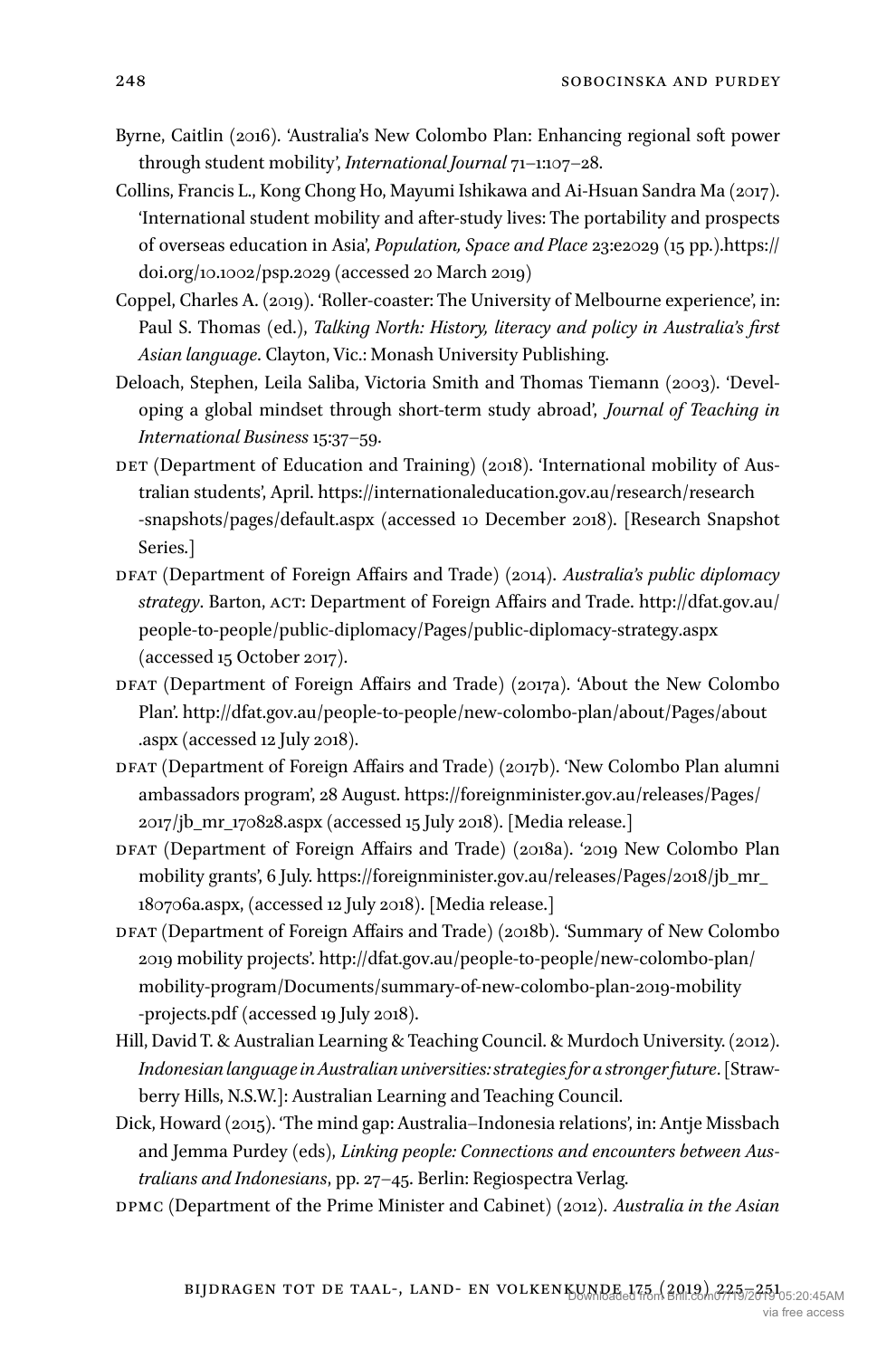*century*. Canberra: Australia in the Asian Century Task Force. [http://www.defence](http://www.defence.gov.au/whitepaper/2013/docs/australia_in_the_asian_century_white_paper.pdf) [.gov.au/whitepaper/2013/docs/australia\\_in\\_the\\_asian\\_century\\_white\\_paper.pdf](http://www.defence.gov.au/whitepaper/2013/docs/australia_in_the_asian_century_white_paper.pdf) (accessed 15 July 2018). [White paper.]

Freire, Paulo (1972). *Pedagogy of the oppressed*. New York: Sheed and Ward.

- Gothard, Jan, Tonia Gray and Greg Downey (2012). *Bringing the learning home: Programs to enhance study abroad outcomes in Australian Universities*. Sydney: Office for Learning and Teaching.
- Gribble, Cate and Ly Tran (2016). 'International trends in learning abroad: Information and promotions campaign for student mobility'. IEAA & Universities Australia. <http://www.ieaa.org.au/documents/item/751> (accessed 12 July 2018).
- Hardjono, Ratih (1994). *White tribe of Asia: An Indonesian view of Australia*. Melbourne: Hyland House.
- Hepple, Erika (2018). 'Designing and implementing pre-sojourn intercultural workshops in an Australian university', in: Jane Jackson and Susan Oguro (eds), *Intercultural interventions in study abroad*, pp. 18–36. Abingdon, Oxon; New York, NY: Routledge.
- Holliday, Adrian (2018). 'Commentary', in: Jane Jackson and Susan Oguro (eds), *Intercultural interventions in study abroad*, pp. 206–11. Abingdon, Oxon; New York, NY: Routledge.
- Hutchings, Kate, Pamela Jackson, and Rob McEllister (2002). 'Exploiting the links between theory and practice: Developing students' cross-cultural understanding through an international study tour to China', *Higher Education Research & Development* 21:55–71.
- Jackson, Jane and Susan Oguro (eds). 2018. *Intercultural interventions in study abroad*. Abingdon, Oxon; New York, NY: Routledge.
- Laifer, Natalie and Nicholas Kitchen (2017). 'Making soft power work: Theory and practice in Australia's international education policy', *Politics & Policy* 45–5:813– 40.
- Lowe, David (2015). 'Australia's Colombo Plans, old and new: International students as foreign relations', *International Journal of Cultural Policy* 21–4:448–62.
- Lowe, David and D. Oakman (eds) (2004). *Australia and the Colombo Plan, 1946–1957*. Canberra: Department of Foreign Affairs and Trade.
- Missbach, Antje and Jemma Purdey (eds) (2015). *Linking people: Connections and encounters between Australians and Indonesians*. Berlin: Regiospectra Verlag.
- Monash University (2015). 'Focus Monash: Strategic Plan 2015–2020'. [https://www](https://www.monash.edu/about/who/strategic-plan) [.monash.edu/about/who/strategic‑plan](https://www.monash.edu/about/who/strategic-plan) (accessed 16 July 2018).
- Monash University (2018a). 'Faculty of Arts global immersion guarantee', [https://arts](https://arts.monash.edu/global-immersion-guarantee/) [.monash.edu/global‑immersion‑guarantee/](https://arts.monash.edu/global-immersion-guarantee/) (accessed 12 July 2018).

Monash University. (2018b). 'New Colombo Plan', [https://www.monash.edu/study](https://www.monash.edu/study-abroad/outbound/financial/new-colombo-plan) [‑abroad/outbound/financial/new‑colombo‑plan](https://www.monash.edu/study-abroad/outbound/financial/new-colombo-plan) (accessed 16 July 2018).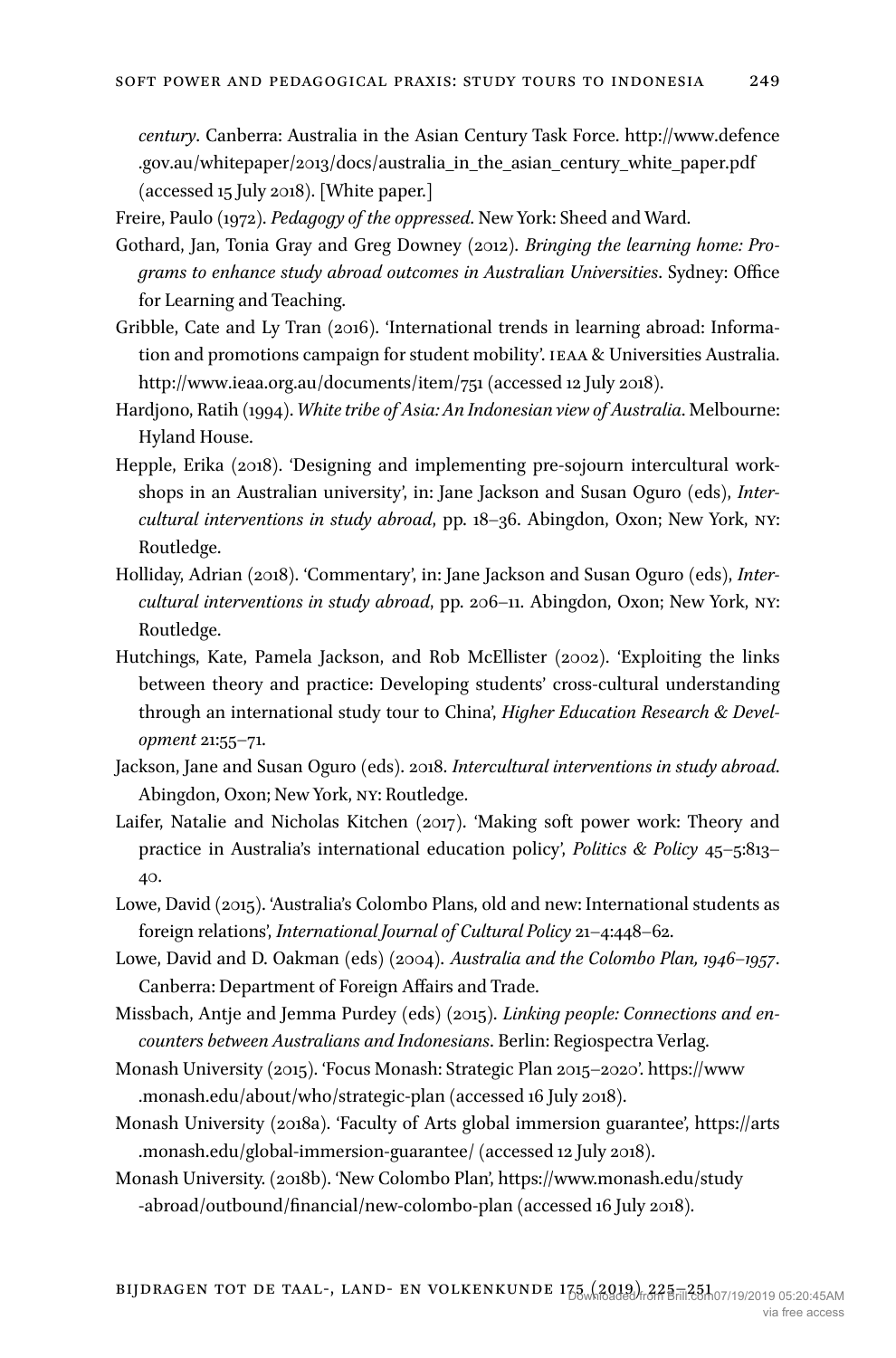- Oakman, D. (2004). *Facing Asia: A history of the Colombo Plan*. Canberra: Pandanus Books.
- Paige, R. Michael, Gerald W. Fry, Elizabeth M. Stallman, Jasmina Josic and Jae-Eun Jon (2009). 'Study abroad for global engagement: The long-term impact of mobility experiences', *Intercultural Education*, 20–1:S29–S44.
- Percival Wood, Sally (2012). 'Teaching history in the "Asian Century"', in: David Walker and Agnieszka Sobocinska (eds), *Australia's Asia: From yellow peril to Asian century*, pp. 322–44. Crawley: UWA Publishing.
- Philpott, Simon (2001). 'Fear of the dark: Indonesia and the Australian national imagination', *Australian Journal of International Affairs* 55–3:371–388.
- Purdey, Jemma (2014). 'Scholarships and connections: Australia, Indonesia and Papua New Guinea', Working paper (Alfred Deakin Research Institute) series 2, no. 46, Geelong, Vic.: Deakin University.
- Purdey, Jemma (2015). 'Investing in good will: Australia's scholarships programs for Indonesian tertiary students, 1950s–2010', in Antje Missbach and Jemma Purdey (eds), *Linking people: Connections and encounters between Australians and Indonesians*, Regiospectra, Berlin: 111–132.
- Relyea, Clint, Faye K. Cocchiara, and Nareatha L. Studdard (2008). 'The effect of perceived value in the decision to participate in study abroad programs', *Journal of Teaching in International Business* 19–4:346–61.
- Salter, Peta and Kelsey Halbert (2017). 'Constructing the [parochial] global citizen', *Globalisation*, *Societies and Education* 15–5:694–705.
- Sanchez, Carol M., Marianela Fornerino, and Mengxia Zhang (2006). 'Motivations and the intent to study abroad among US, French and Chinese students', *Journal of Teaching in International Business* 18–1:27–52.
- Shields, Robin (2013). 'Globalization and international student mobility: A network analysis', *Comparative Education Review* 57–4 (November):609–36.
- Sobocinska, Agnieszka (2014).*Visitingthe neighbours: Australians in Asia*. Sydney: New-South (University of New South Wales Press).
- Sobocinska, Agnieszka (2017). 'Measuring or creating attitudes? Seventy years of Australian public opinion polling about Indonesia', *Asian Studies Review* 41–2:371–88.
- Tran, Ly Thi and Thao Thi Phuong Vu (2018a). 'Student mobility from Australia to the Indo-Pacific via the New Colombo Plan', *HESB: Higher Education in Southeast Asia and Beyond* 3:13–5.
- Tran, Ly Thi and Thao Thi Phuong Vu (2018b). 'Beyond the 'normal' to the 'new possibles': Australian students' experiences in Asia and their roles in making connections with the region via the New Colombo Plan', *Higher Education Quarterly* Vol. 72:194–207.
- Walker, David (1999). *Anxious Nation: Australia and the rise of Asia, 1850–1939*. St Lucia: University of Queensland Press.